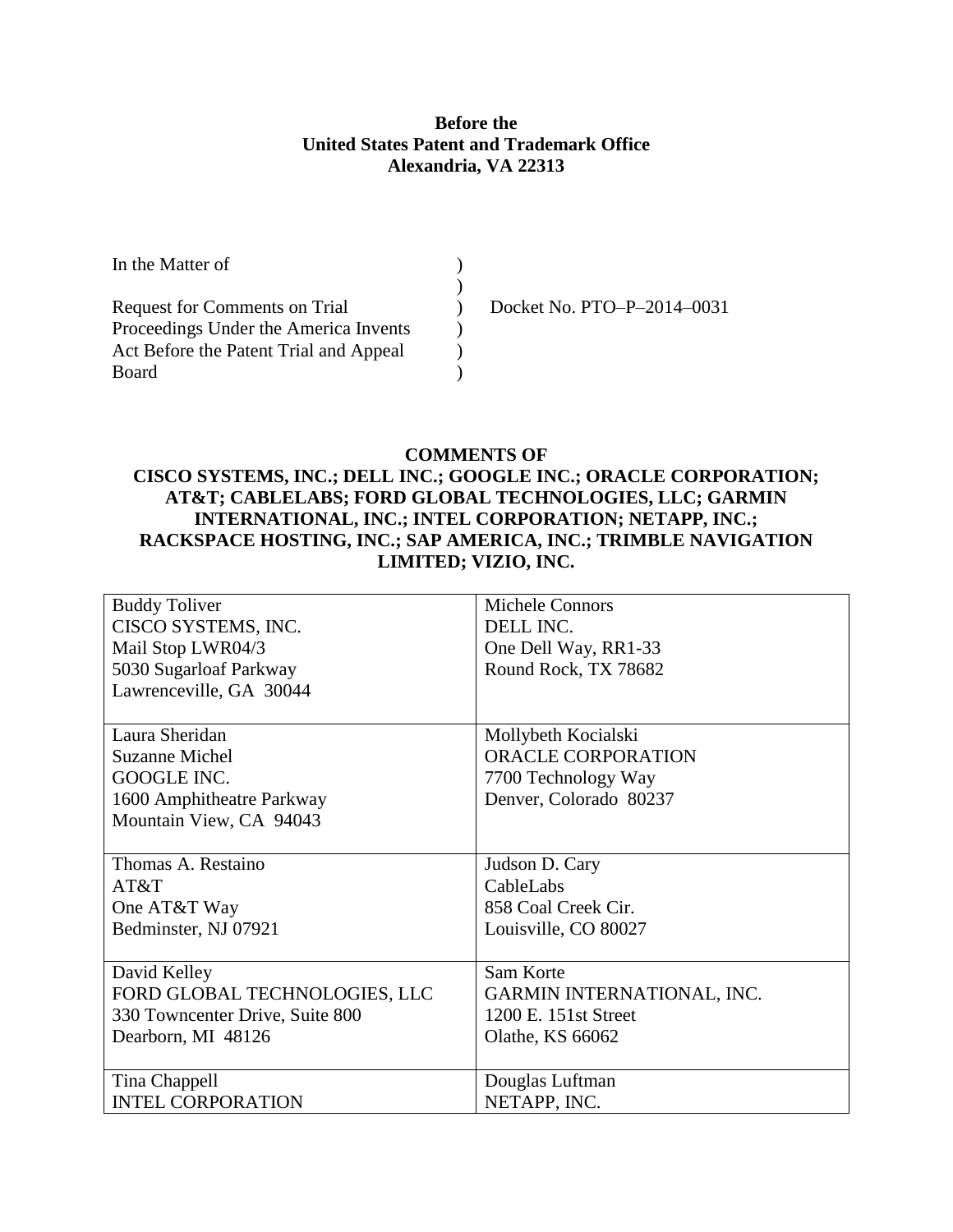| 2200 Mission College Blvd.        | 495 East Java Drive     |
|-----------------------------------|-------------------------|
| Santa Clara, CA 95054             | Sunnyvale, CA 94089     |
|                                   |                         |
| Van Lindberg                      | Anthony DiBartolomeo    |
| RACKSPACE HOSTING, ING.           | Kevin Hamel             |
| 1 Fanatical Place                 | SAP AMERICA, INC.       |
| Windcrest, TX 78218               | 3999 West Chester Pike  |
|                                   | Newton Square, PA 19073 |
|                                   |                         |
| Aaron Brodsky                     | Jerry C. Huang          |
| <b>TRIMBLE NAVIGATION LIMITED</b> | VIZIO, INC.             |
| 935 Stewart Drive                 | 39 Tesla                |
| Sunnyvale, CA 94085               | Irvine, CA 92618        |
|                                   |                         |
|                                   |                         |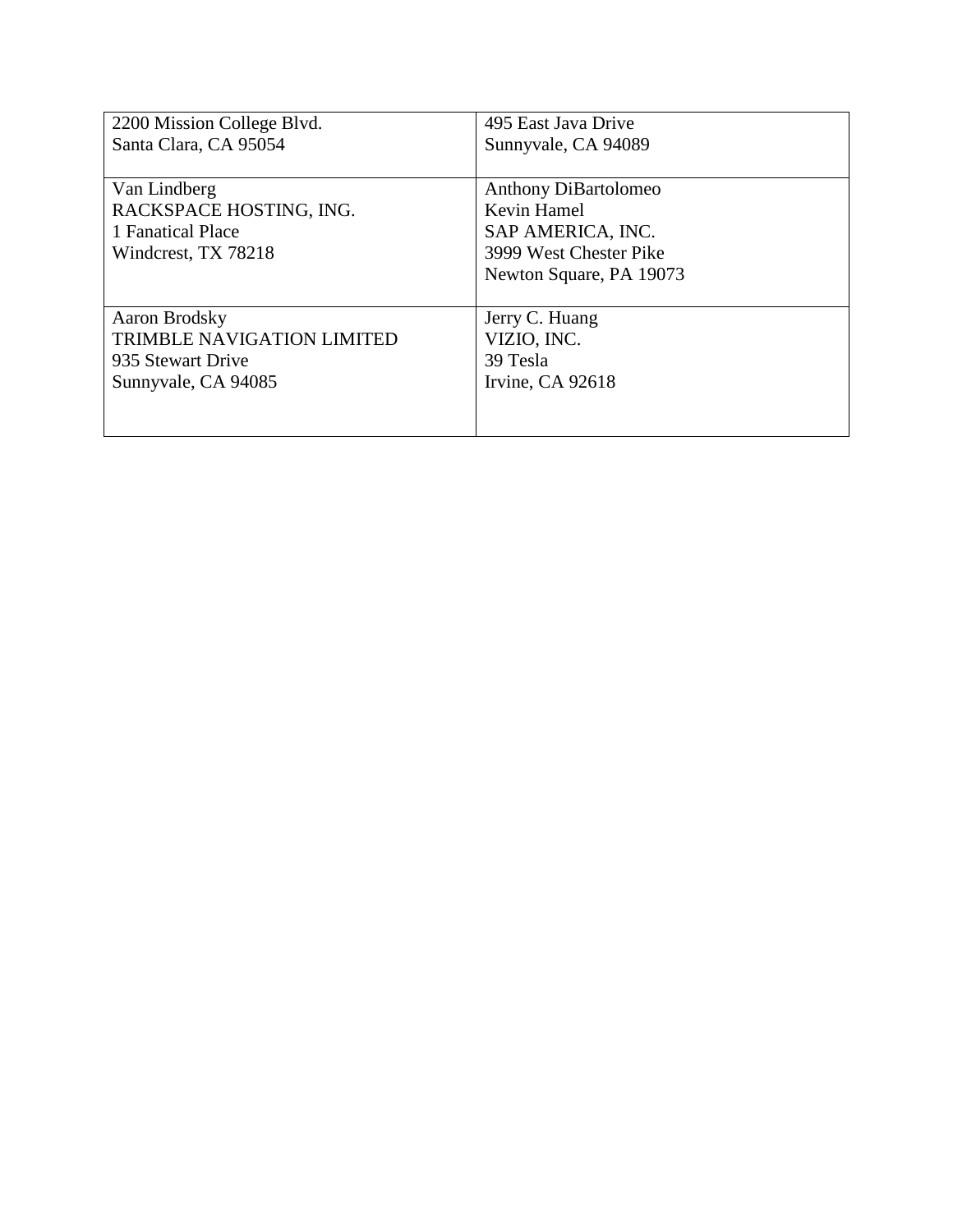# **Table of Contents**

# **Page**

| A. |    |               |                                                                                                                                                                                                                                                                                                 |  |
|----|----|---------------|-------------------------------------------------------------------------------------------------------------------------------------------------------------------------------------------------------------------------------------------------------------------------------------------------|--|
| B. |    |               |                                                                                                                                                                                                                                                                                                 |  |
|    | 1. |               | Under what circumstances, if any, should the Board decline to construe a<br>claim in an unexpired patent in accordance with its broadest reasonable<br>construction in light of the specification of the patent in which it appears? 3                                                          |  |
|    |    | a.            |                                                                                                                                                                                                                                                                                                 |  |
|    |    | $\mathbf b$ . | The Board should clarify the circumstances in which it will not                                                                                                                                                                                                                                 |  |
|    |    | $C_{\bullet}$ | Providing a thorough explanation of the Board's claim<br>construction analysis will support the integrity and efficiency of                                                                                                                                                                     |  |
|    | 2. |               | What modification, if any, should be made to the Board's practice                                                                                                                                                                                                                               |  |
|    |    | a.            | The Board has appropriately developed a practice that only one<br>substitute claim should be allowed for each challenged patent                                                                                                                                                                 |  |
|    |    | $\mathbf b$ . | The Board appropriately requires that proposed substitute claims                                                                                                                                                                                                                                |  |
|    |    | c.            | The Board appropriately requires that the Patent Owner bear the<br>burden of proof in demonstrating that proposed amendments                                                                                                                                                                    |  |
|    |    | d.            |                                                                                                                                                                                                                                                                                                 |  |
|    |    | e.            |                                                                                                                                                                                                                                                                                                 |  |
|    | 3. |               | Should new testimonial evidence be permitted in a Patent Owner<br>Preliminary Response? If new testimonial evidence is permitted, how can<br>the Board meet the statutory deadline to determine whether to institute a                                                                          |  |
|    |    | a.            | The Board should not permit new testimonial evidence in the                                                                                                                                                                                                                                     |  |
|    |    | $\mathbf b$ . |                                                                                                                                                                                                                                                                                                 |  |
|    | 4. |               | Under what circumstances should the Board permit discovery of evidence<br>of non-obviousness held by Petitioner, for example, evidence of<br>commercial success for a product of the Petitioner? What limits should be<br>placed on such discovery to ensure that the trial is completed by the |  |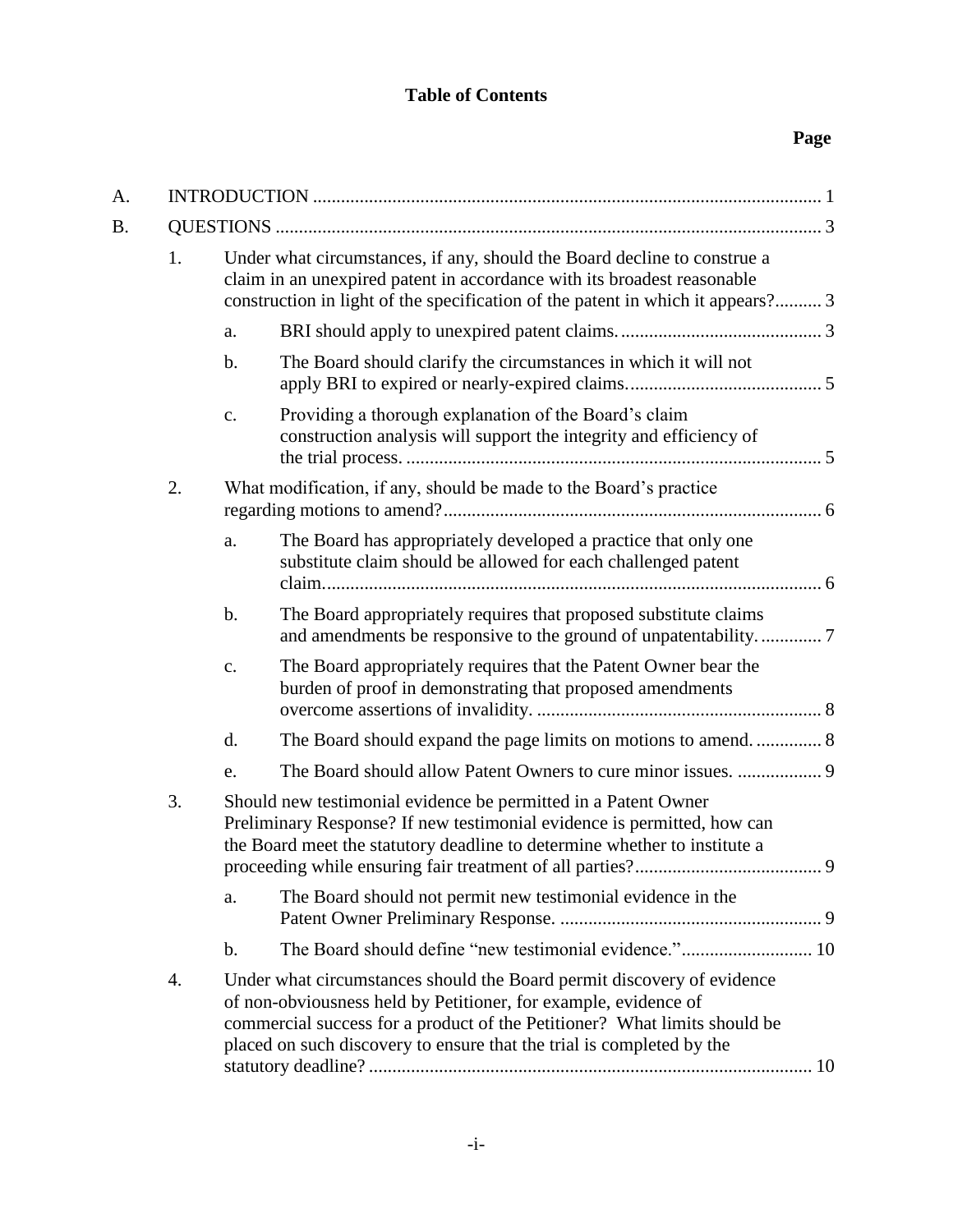## **Table of Contents** (continued)

# **Page**

|    | a.             | The Board should very rarely, if ever, permit discovery of the                                                                                                                                                                                                                                           |  |
|----|----------------|----------------------------------------------------------------------------------------------------------------------------------------------------------------------------------------------------------------------------------------------------------------------------------------------------------|--|
|    | b.             | Limiting discovery on the Petitioner's products is appropriate 11                                                                                                                                                                                                                                        |  |
| 5. |                | Should a Patent Owner be able to raise a challenge regarding a real party-                                                                                                                                                                                                                               |  |
|    | a.             | Patent Owners should be required to raise challenges in response to                                                                                                                                                                                                                                      |  |
|    | b.             | The real party-in-interest should be fixed as of the petition filing                                                                                                                                                                                                                                     |  |
| 6. |                | Are the factors enumerated in the Board's decision in Garmin v. Cuozzo,<br>IPR 2012-000001, appropriate to consider in deciding whether to grant a<br>request for additional discovery? What additional factors, if any, should                                                                          |  |
|    | a.             |                                                                                                                                                                                                                                                                                                          |  |
| 7. |                | How should multiple proceedings before the USPTO involving the same<br>patent be coordinated? Multiple proceedings before the USPTO include,<br>for example: (i) two or more separate AIA trials; (ii) an AIA trial and a<br>reexamination proceeding; or (iii) an AIA trial and a reissue proceeding 13 |  |
|    | a.             | The Board should continue its current approach to coordinating                                                                                                                                                                                                                                           |  |
|    | b.             | The Board should provide uniform information on coordinating                                                                                                                                                                                                                                             |  |
| 8. |                | What factors should be considered in deciding whether to stay, transfer,<br>consolidate, or terminate an additional proceeding involving the same                                                                                                                                                        |  |
|    | a.             | The Board should consolidate proceedings resulting from identical                                                                                                                                                                                                                                        |  |
|    | b.             | The Board should coordinate, but not consolidate, proceedings<br>resulting from different petitions and different Petitioners 16                                                                                                                                                                         |  |
|    | $\mathbf{c}$ . | The Board should consolidate proceedings resulting from multiple                                                                                                                                                                                                                                         |  |
| 9. |                | Under what circumstances, if any, should a co-pending reexamination<br>proceeding or reissue proceeding be stayed in favor of an AIA trial? If a<br>stay is entered, under what circumstances should the stay be lifted? 17                                                                              |  |
|    | a.             | The Board should stay all co-pending reexams and reissues                                                                                                                                                                                                                                                |  |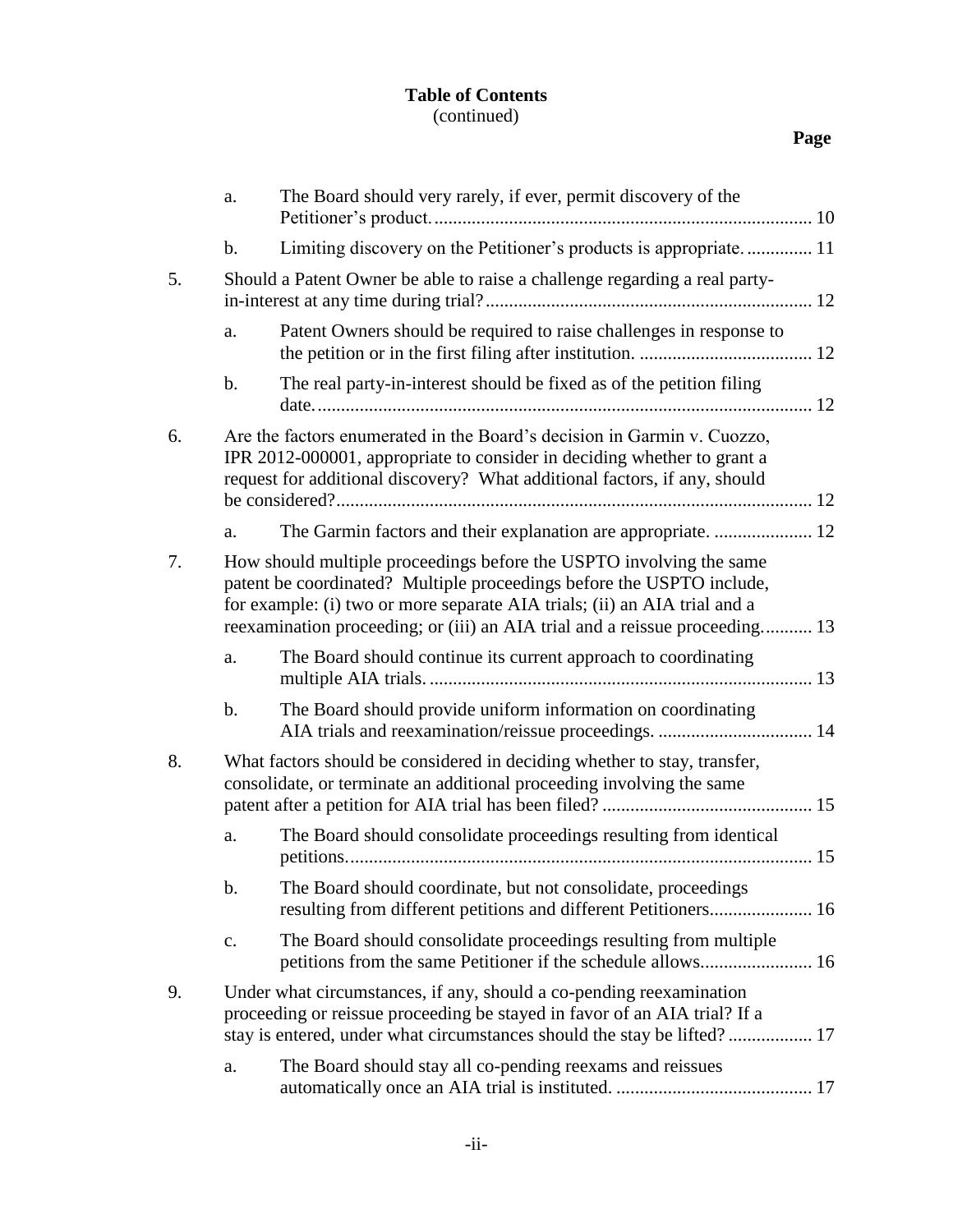## **Table of Contents** (continued)

| I |
|---|
|---|

|     | $\mathbf b$ . | The Board should automatically lift the stay for a reissue at the                                                                                                                                                                  |    |
|-----|---------------|------------------------------------------------------------------------------------------------------------------------------------------------------------------------------------------------------------------------------------|----|
|     | c.            | The Board should automatically join an existing AIA trial and a<br>pending reexam and lift the stay of reexam once the AIA trial is                                                                                                |    |
| 10. |               | Under what circumstances, if any, should an AIA trial be stayed in favor<br>of a co-pending reexamination proceeding or reissue proceeding. If a stay                                                                              |    |
|     | a.            | In almost all circumstances, the Board should not stay an AIA trial<br>in favor of a co-pending reexamination or reissue proceeding 19                                                                                             |    |
| 11. |               | Under what circumstances, if any, should a co-pending reexamination                                                                                                                                                                |    |
|     | a.            | The Board should not consolidate a copending reexamination or                                                                                                                                                                      | 20 |
| 12. |               | How should consolidated proceedings be handled before the USPTO?<br>Consolidated proceedings include, for example: (i) consolidated AIA<br>trials; (ii) an AIA trial consolidated with a reexamination proceeding; or              |    |
|     | a.            | The Board should be cautious when approaching formal<br>consolidation for different Petitioners bringing different grounds.  21                                                                                                    |    |
|     | b.            | The Board should not presumptively restrict page limits following<br>a consolidation of multiple proceedings involving the same                                                                                                    | 21 |
|     | c.            | The Board should treat consolidated proceedings involving                                                                                                                                                                          |    |
| 13. |               | Under what circumstances, if any, should a petition for an AIA trial be<br>rejected because the same or substantially the same prior art or arguments<br>previously were presented to the USPTO in a different petition for an AIA |    |
|     | a.            | The Board should treat each petition independently and apply its<br>existing procedures to guard against abuses and inefficiencies 23                                                                                              |    |
| 14. |               | What circumstances should constitute a finding of good cause to extend<br>the 1-year period for the Board to issue a final determination in an AIA                                                                                 |    |
|     | a.            | The Board should continue to strive for completion of each trial in                                                                                                                                                                |    |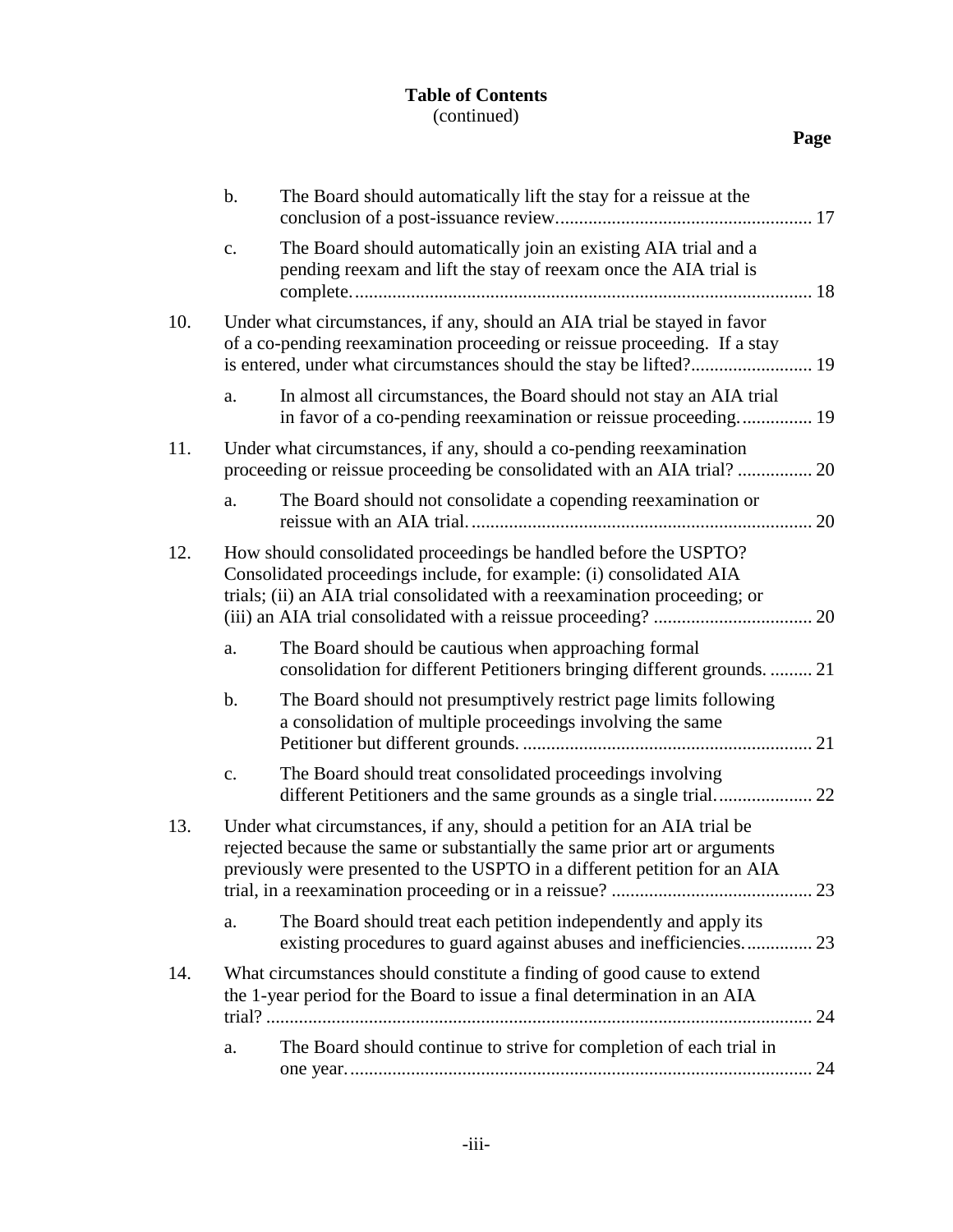## **Table of Contents** (continued)

# **Page**

| 15. |    | Under what circumstances, if any, should live testimony be permitted at                                                               |    |
|-----|----|---------------------------------------------------------------------------------------------------------------------------------------|----|
|     | a. |                                                                                                                                       |    |
| 16. |    | What changes, if any, should be made to the format of the oral hearing? 25                                                            |    |
|     | a. |                                                                                                                                       |    |
| 17. |    | What other changes can and should be made in AIA trial proceedings?<br>For example, should changes be made to the Board's approach to |    |
|     | a. | The Board should consider making Preliminary Responses                                                                                |    |
|     | b. | The Board should move any action on redundancy to after                                                                               |    |
|     | c. | The Board should continue its practice of issuing final decisions                                                                     |    |
|     | d. | The Board should establish a common timeline for exchanging                                                                           | 28 |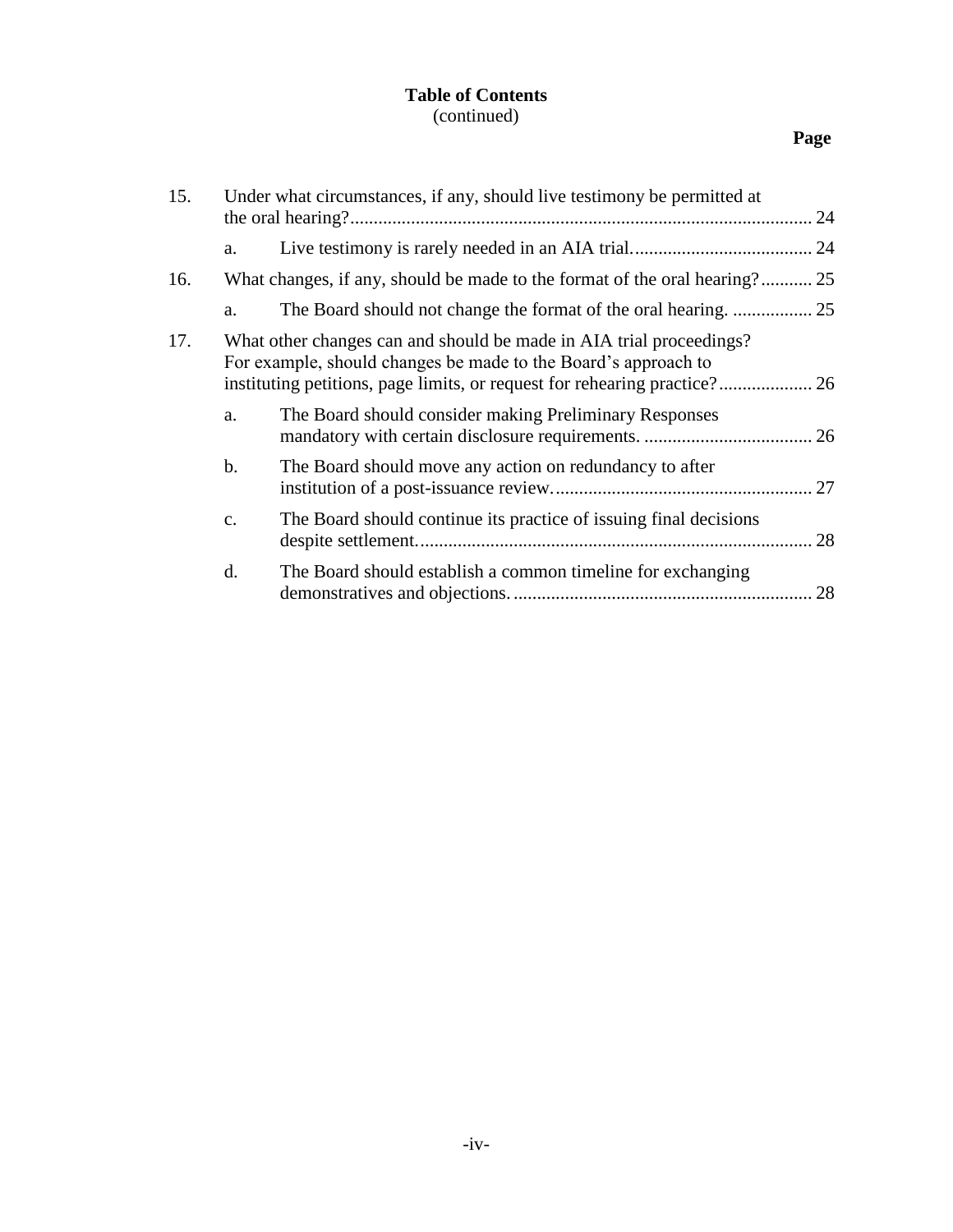#### **A. INTRODUCTION**

The companies submitting these comments are innovators, patent holders, and potential or actual participants in the post-issuance review proceedings created by the America Invents Act ("AIA"). We appreciate this opportunity to provide input on the AIA post-issuance proceedings supporting fair and balanced trial procedures that affirm valid claims and efficiently eliminate invalid claims.

Congress enacted the *inter partes* and post-grant review proceedings ("post-issuance reviews") in the AIA to "provide a meaningful opportunity to improve patent quality and restore confidence in the presumption of validity that comes with issued patents in court." H.R. Rep. No. 112-98, pt.1, at 48 (2011). In doing so, Congress directed the PTO to implement the postissuance reviews in order to achieve the greatest possible beneficial "effect . . . on the economy, the integrity of the patent system, the efficient administration of the Office, and the ability of the Office to timely complete proceedings." AIA §§ 6(a) (amending 35 U.S.C. § 316(b)), 6(d) (amending 35 U.S.C. § 326(b)). To satisfy the Congressional mandate that post-issuance reviews serve as meaningful alternatives to litigation, the standards and procedures adopted by the PTO must provide would-be Petitioners with an efficient and effective adjudication of patentability so that the new proceedings will be used in lieu of district court litigation. Moreover, the Board's procedures must ensure that the proceedings can be completed within the statutorily required but short time-frame of one year, while simultaneously providing a fair airing of the issues for both parties.

The rules governing AIA trials promulgated by the PTO and the procedures implemented by the Board over the past two years have admirably satisfied these goals. Without careful regulation of important aspects of the proceedings such as briefing, discovery, and claim amendments, AIA trials could become as costly and unwieldy as district court litigation—and the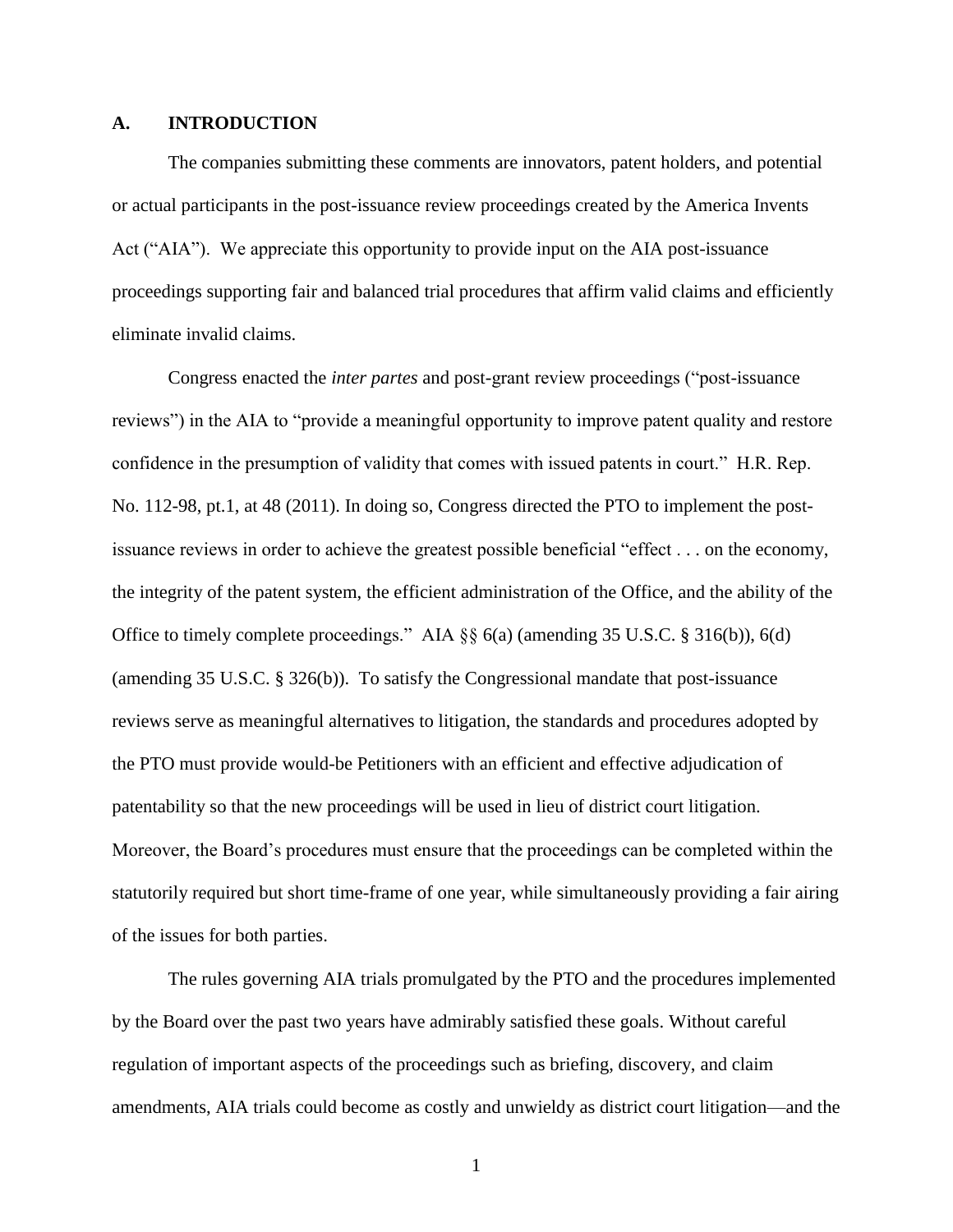Board's technical and patent law expertise may become unavailable to entities that would otherwise benefit from a high quality, efficient process for analyzing the validity of issued patents. The Board's focus on efficiency and timing are appropriate, allowing for AIA trials to function as a cost-effective litigation alternative to district court litigation. As a result, the postissuance review proceedings have systematically improved patent quality, and funds that would otherwise have been expended defending patent suits in the federal courts have been put to a higher and better use.

As discussed in detail below, key aspects of current Board practices that should continue include:

- The Board should maintain its practice of applying the broadest reasonable interpretation to unexpired claims.
- The Board should maintain its practice of allowing only one substitute claim for each canceled original claim.
- The Board appropriately requires that proposed substitute claims and amendments be responsive to the ground of unpatentability.
- The Board appropriately requires that the Patent Owner bear the burden of proof in demonstrating that proposed amendments overcome assertions of invalidity.
- The Board should continue to apply the Garmin factors in evaluating discovery requests.
- The Board's current practice of issuing a final decision in particular cases despite settlements serves the public interest and should continue.

In response to questions posed by the PTO, we also explain below that the Board should

rarely, if ever, allow discovery of a Petitioner regarding secondary considerations.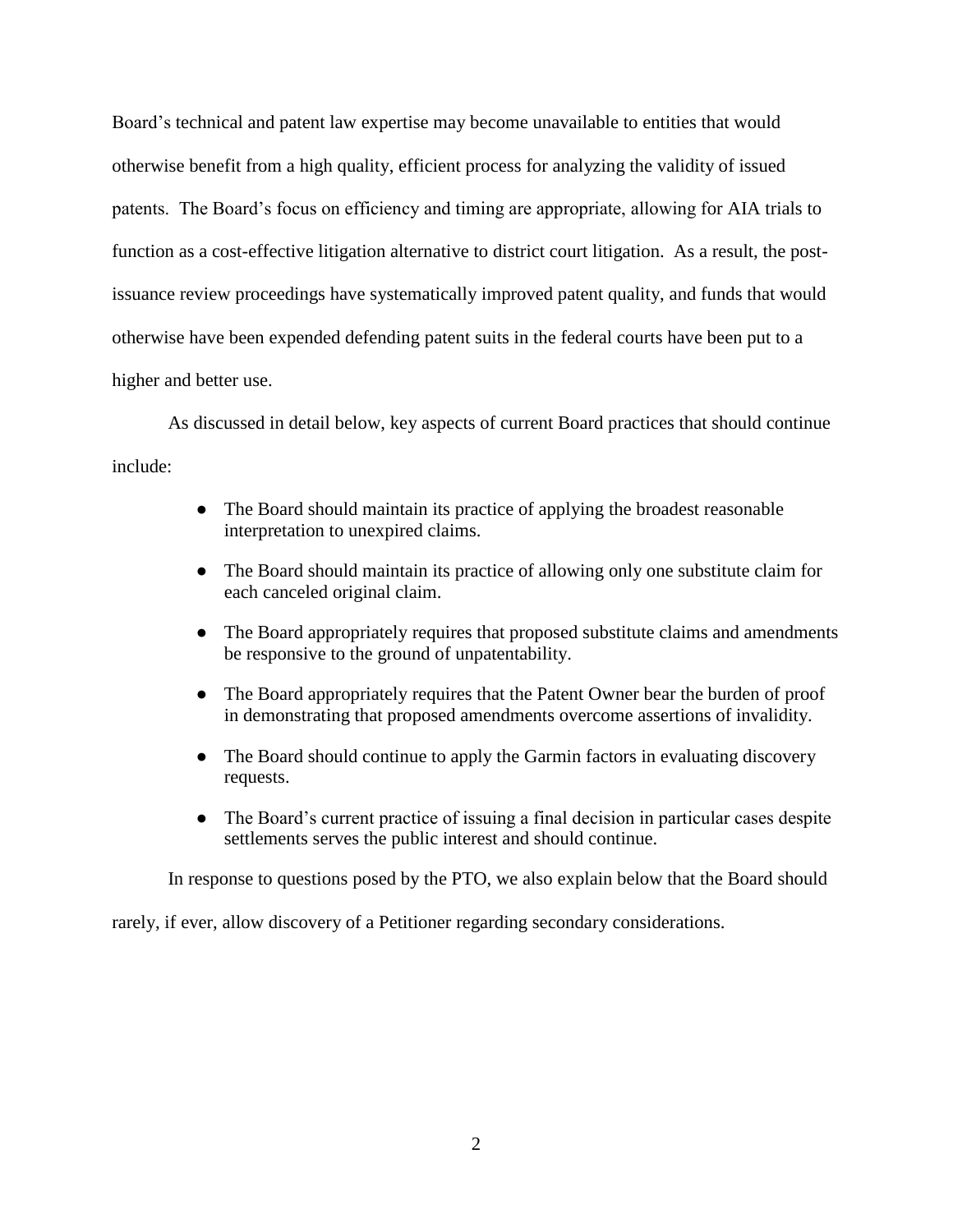#### **B. QUESTIONS**

1. **Under what circumstances, if any, should the Board decline to construe a claim in an unexpired patent in accordance with its broadest reasonable construction in light of the specification of the patent in which it appears?**

#### a. **BRI should apply to unexpired patent claims.**

The Board should continue to apply the broadest reasonable interpretation ("BRI") when interpreting claims of any patent that will not have expired by the time that the Board issues its validity decision. Only in the rare circumstances that a patent will have expired by that time, so that a Patent Owner cannot obtain amended claims, should the Board consider a more flexible approach.

The PTO has a long-standing practice of giving patent claims their broadest reasonable interpretation during examination and during other post-issuance proceedings such as reexamination, reissue and interference for good reason. Giving patent claims their broadest reasonable construction "serves the public interest by reducing the possibility that the claims, finally allowed, will be given broader scope than is justified." *In re Yamamoto*, 740 F.2d 1569, 1571 (Fed. Cir. 1984).

Importantly, applying BRI during the AIA proceedings leads to clearer patent claims that align with inventors' understanding of their inventions and provides the public with better notice of what subject matter falls within the claims. Through BRI, the Board can "achieve a complete exploration of the applicant's invention and its relation to the prior art." *In re Zletz*, 893 F.2d 319, 321 (Fed. Cir. 1989). That way, "ambiguities [in the claim language] should be recognized, scope and breadth of language explored, and clarification imposed." *Id*. "[U]ncertainties of claim scope [are] removed, as much as possible, during the administrative process" and the claims ultimately allowed by the PTO "are precise, clear, correct, and unambiguous." *Id.* at 322. Thus applying BRI comports with the Congressional intent that the AIA proceedings "provide a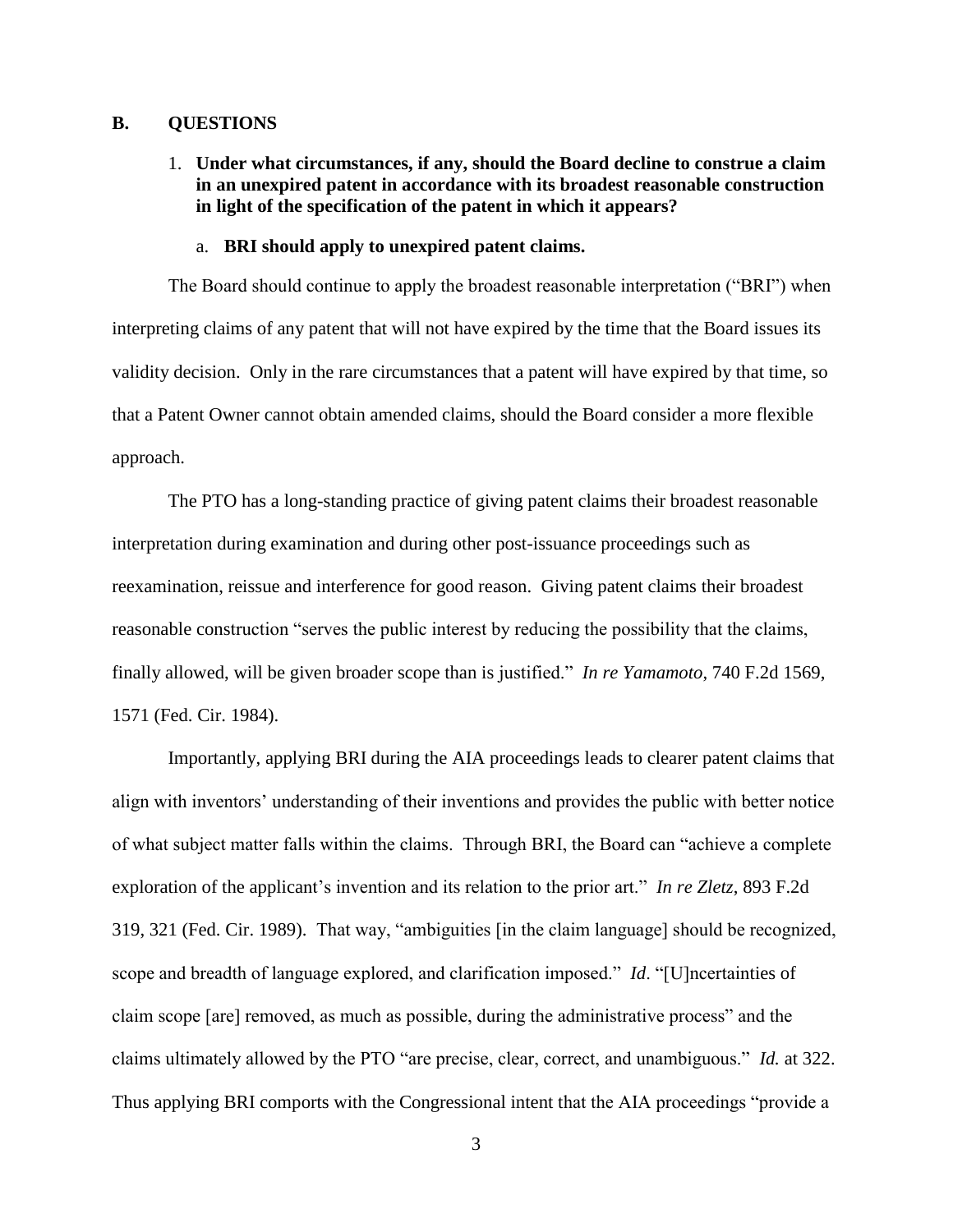meaningful opportunity to improve patent quality and restore confidence in the presumption of validity that comes with issued patents in court." H.R. Rep. No. 112-98, pt.1, at 48 (2011).

Construing claims broadly "is not unfair to the applicant (or, in this case, the patentee), because the applicant has the opportunity to amend the claims to obtain more precise claim coverage." *In re Am. Academy of Science Tech Ctr.*, 367 F.3d 1359, 1364 (Fed. Cir. 2004). None of the Board's many reasons supporting the use of BRI are undermined simply because a Patent Owner's right to amend is not completely unfettered in the AIA trials. Moreover, as the Board has noted, Patent Owners have the additional ability to amend claims, beyond the AIA trials, through *ex parte* reexam and reissue proceedings. Indeed, arguments opposing the use of BRI in AIA trials cannot be squared with a Patent Owner's ability to prosecute an *ex parte*  reexamination of the same patent claims.<sup>1</sup> It would be unworkable for the PTO to apply two different constructions of the same patent claim at the same time during two separate reviews. This circumstance could force the office to simultaneously reject a patent claim in *ex parte*  review, but accept the same claim in post-issuance review, in light of the same prior art reference.

The PTO and district courts have different functions, which justify different approaches to claim interpretation. The trial court's responsibility is to review the validity of the patent presumed to have been duly issued by the expert agency, which justifies the "clear and convincing" evidence standard. On the other hand, the PTO has an entirely different role, that is, ensuring that patents are properly issued. The AIA reviews provide the PTO an opportunity to

 $\overline{a}$ 

<sup>1</sup> *See* 35 U.S.C. §§ 315(d), 325(d) (allowing the PTO to determine treatment of postissuance reviews in conjunction with "another proceeding … involving the patent [that] is before the Office").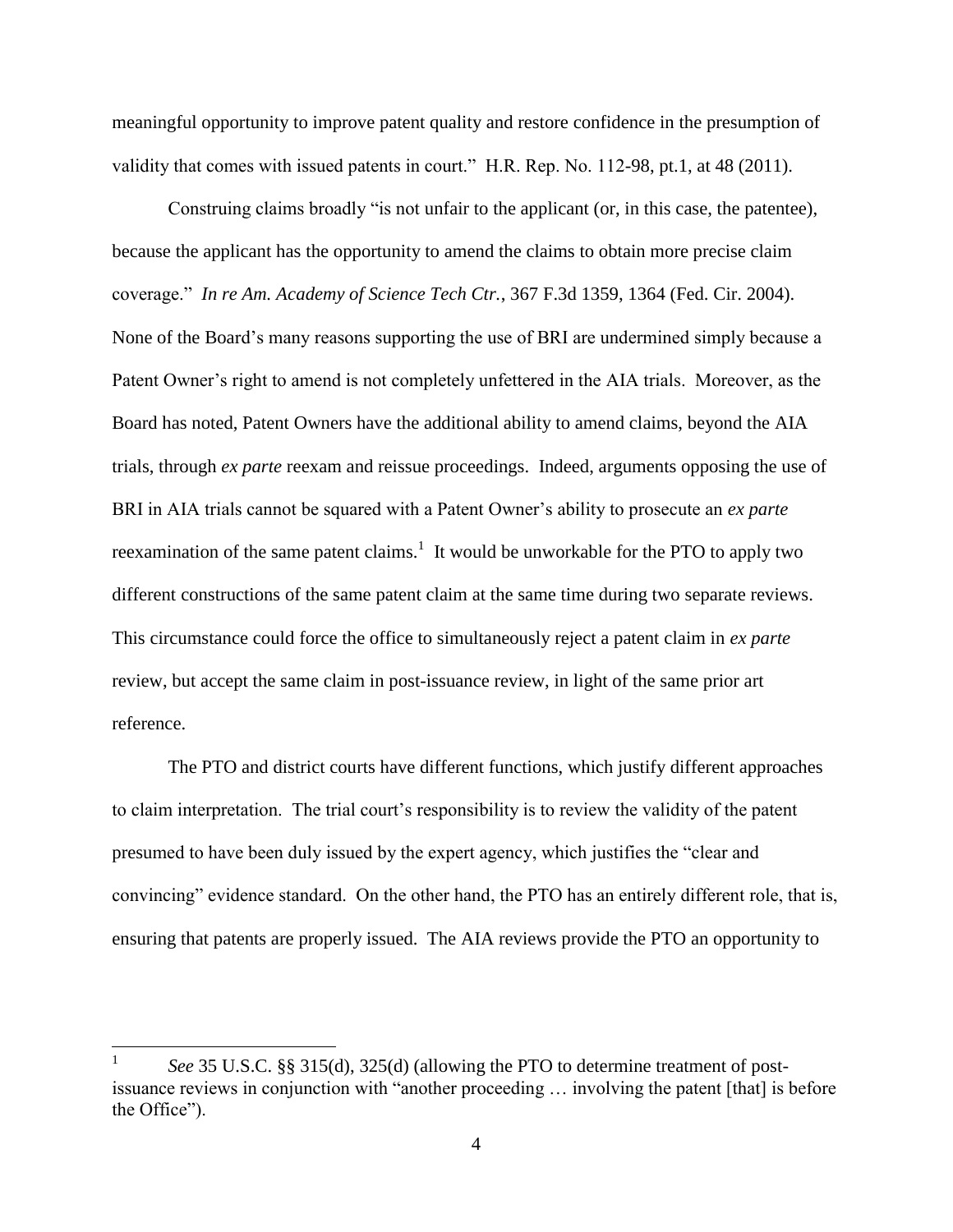correct a mistake made during the examination process. The PTO should therefore use the same approach to claim construction during AIA reviews as is used during examination of a patent.

### b. **The Board should clarify the circumstances in which it will not apply BRI to expired or nearly-expired claims**.

Of course, patentees cannot amend expired claims and cannot obtain amended claims through the AIA procedures when a patent expires during the course of that procedure. In these very limited circumstances, the Board could consider applying a more flexible approach to claim interpretation that accounts for arguments made in the prosecution history and made during the course of the AIA proceeding as a mechanism to clarify the meaning of claims.

All parties would benefit from clarification of when the Board may apply a more flexible claim interpretation analysis than BRI. For instance, for petitions filed less than 18 months before a patent's expiration date, the patentee is unlikely to obtain amended claims before expiration, so the Board may decide not to apply BRI. The statutory requirement that the proceeding be completed with 18 months dictates that for petitions filed more than 18 months before expiration, the patentee will have an opportunity to obtain amended claims, and BRI should apply.

### c. **Providing a thorough explanation of the Board's claim construction analysis will support the integrity and efficiency of the trial process**.

The parties and the integrity of the trial process benefit when the Board provides a thorough decision on claim construction. A good understanding of the Board's interpretation allows a Patent Owner to make appropriate and targeted amendments to overcome a rejection and a Petitioner to make the most salient validity arguments. A clear understanding of the Board's interpretation is especially important in light of the compressed time schedule of the AIA proceedings, which necessarily limits both parties' ability to respond. In addition, a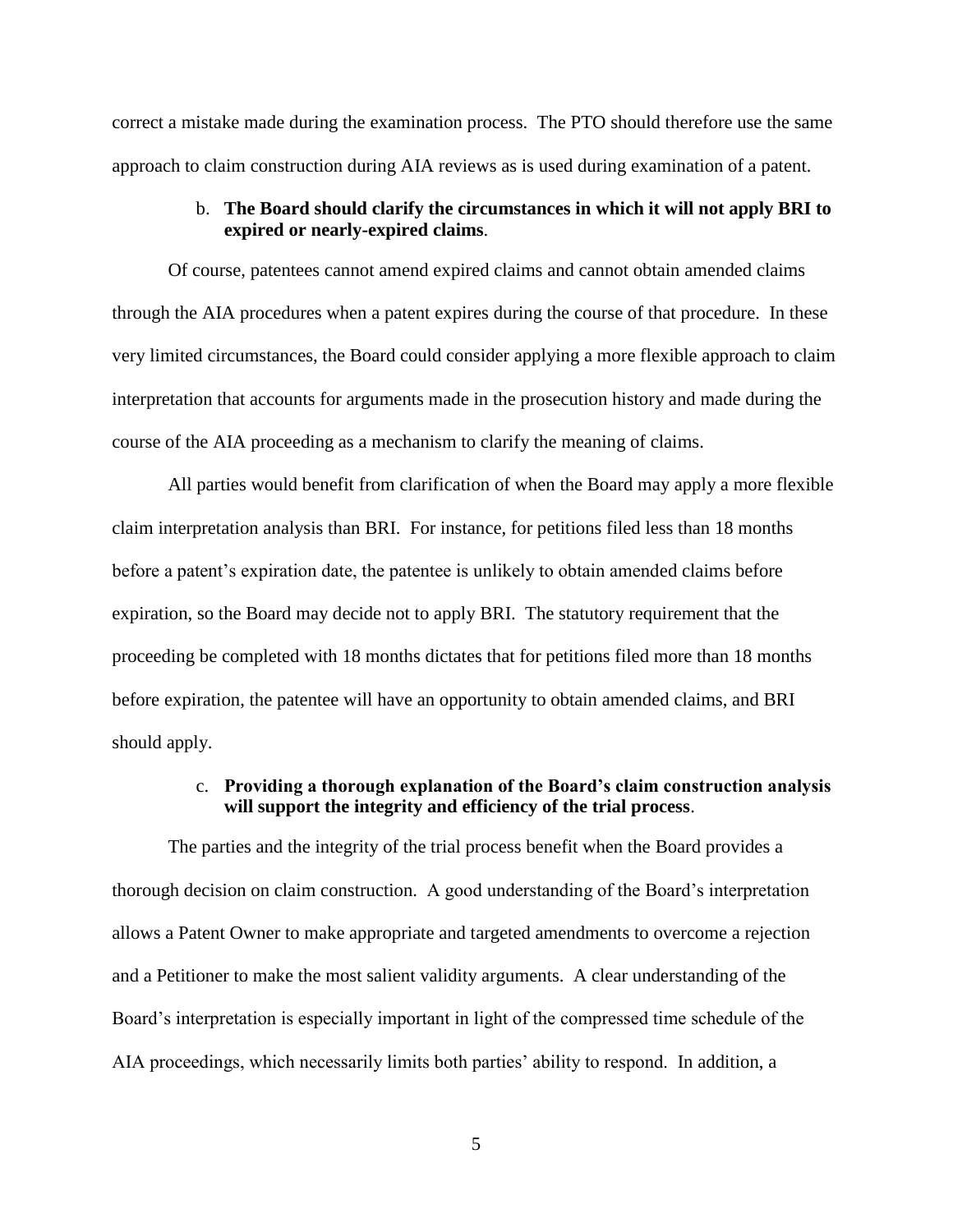thorough explanation of the Board's claim interpretation will clarify the issues on appeal and in any concurrent infringement litigation.

### 2. **What modification, if any, should be made to the Board's practice regarding motions to amend?**

The Board's requirements for motions to amend provide an appropriate balance and should be retained. Patent Owners are given a fair opportunity to narrow their claims in response to the Petitioner's arguments, and Petitioners are given fair notice regarding the type of amendment they may need to rebut. The current practice, as summarized in Paper 32 of IPR2013-00419, promotes efficiency and prevents abuses that made *inter partes* reexamination ineffective as an alternative to district court litigation. Indeed, the Board should consider providing consistent guidance to parties along the lines suggested by this non-precedential opinion through a precedential opinion or other means.

#### a. **The Board has appropriately developed a practice that only one substitute claim should be allowed for each challenged patent claim**.

The Board practice that allows one substitute claim to replace each challenged claim comports with the goals of the post-issuance review processes, particularly the compressed timeline for final decision. The practice gives Patent Owners the incentive to come forward with their best substitute claim and present the strongest arguments for validity. Because the submission of substitute claims can trigger the need for additional prior art searches and invalidity arguments by the Petitioner, the number of substitute claims should remain small to keep the issues focused and the proceedings efficient. Allowing the patentee to expand the number of claims at issue during the proceeding, by contrast, would unnecessarily slow and complicate the proceeding, making it more difficult for the Board to meet the mandated timetable.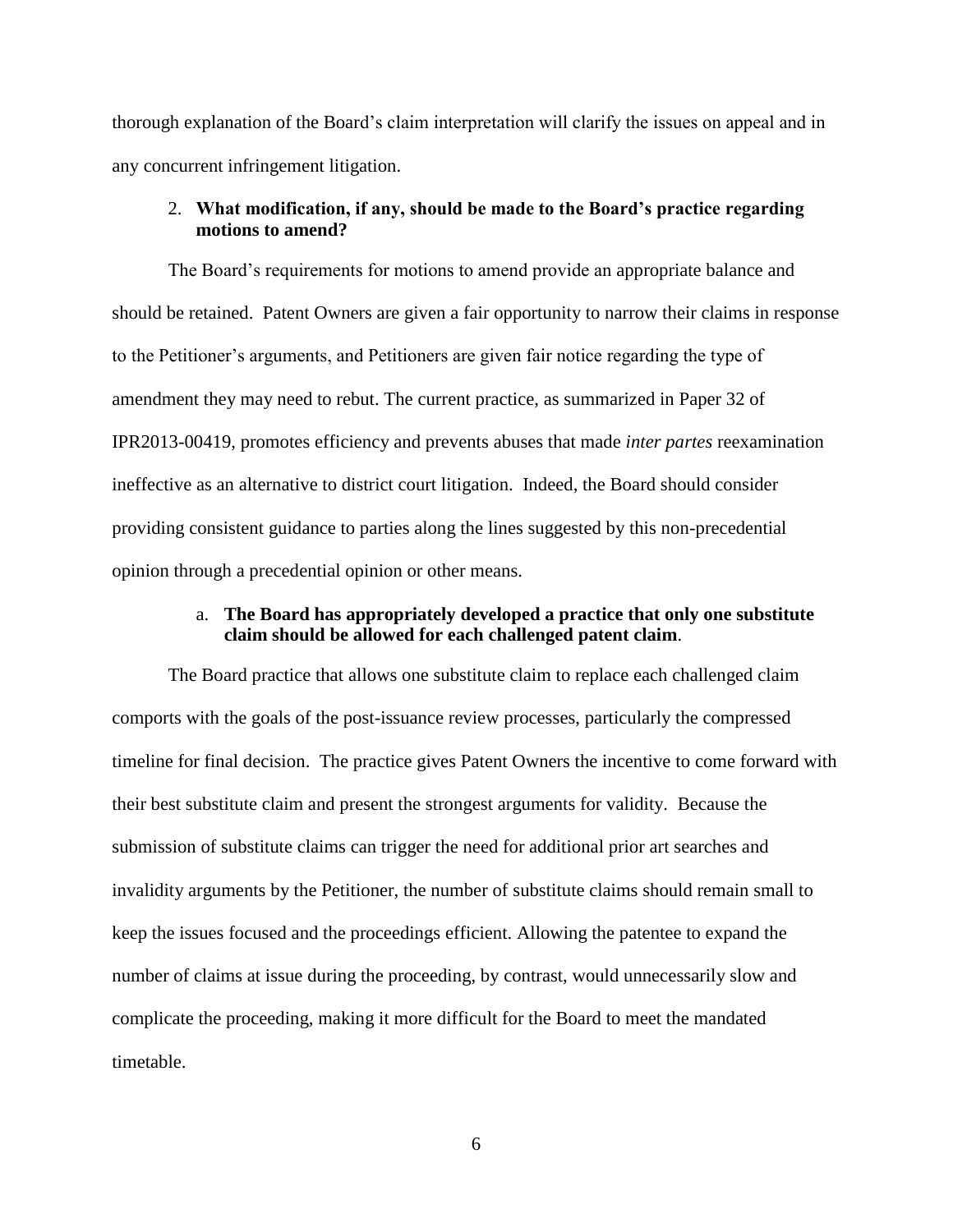Allowing multiple substitute claims would also significantly discourage Petitioners from using the post-issuance proceedings, contrary to Congressional intent that the proceedings serve as a robust alternative to litigation. Petitioners have very little time during the proceeding to search for prior art relevant to the new claims and formulate new arguments. Despite this, they will still be estopped from raising future challenges to any substitute claims that are approved by the Board—a very significant disability given that the parties are often enmeshed in concurrent litigation. The magnitude of the problem multiplies with increasing numbers of claims, and the greater the number of substitute claims permitted, the greater the disincentive to use the AIA proceedings. This problem is not theoretical. Patent defendants often eschewed filing *inter partes* reexams because of the patentee's unfettered ability to expand the number of claims and remodel them to improve litigation positions. By limiting substitute claims, the AIA and the Board's practices create a more viable litigation alternative.

### b. **The Board appropriately requires that proposed substitute claims and amendments be responsive to the ground of unpatentability**.

Post-issuance review is not the appropriate forum for Patent Owners to freely craft claims and obtain a range of new rights as might be done in a reexamination or reissue proceeding. It is a proceeding intended to test the patentability of patent claims and should, therefore, allow substitutions and amendments only to the extent necessary to respond to the particular unpatentability arguments presented.

The Board's current procedures promote efficiency by preventing Patent Owners from amending claims in ways unrelated to the Petitioner's challenge. There is not time in the compressed AIA schedule for the Board and parties to address new, unrelated issues. Moreover, Petitioners cannot anticipate amendments unrelated to the validity challenge and, therefore, face particular difficulty in adequately addressing such amendments within the short timeframe of an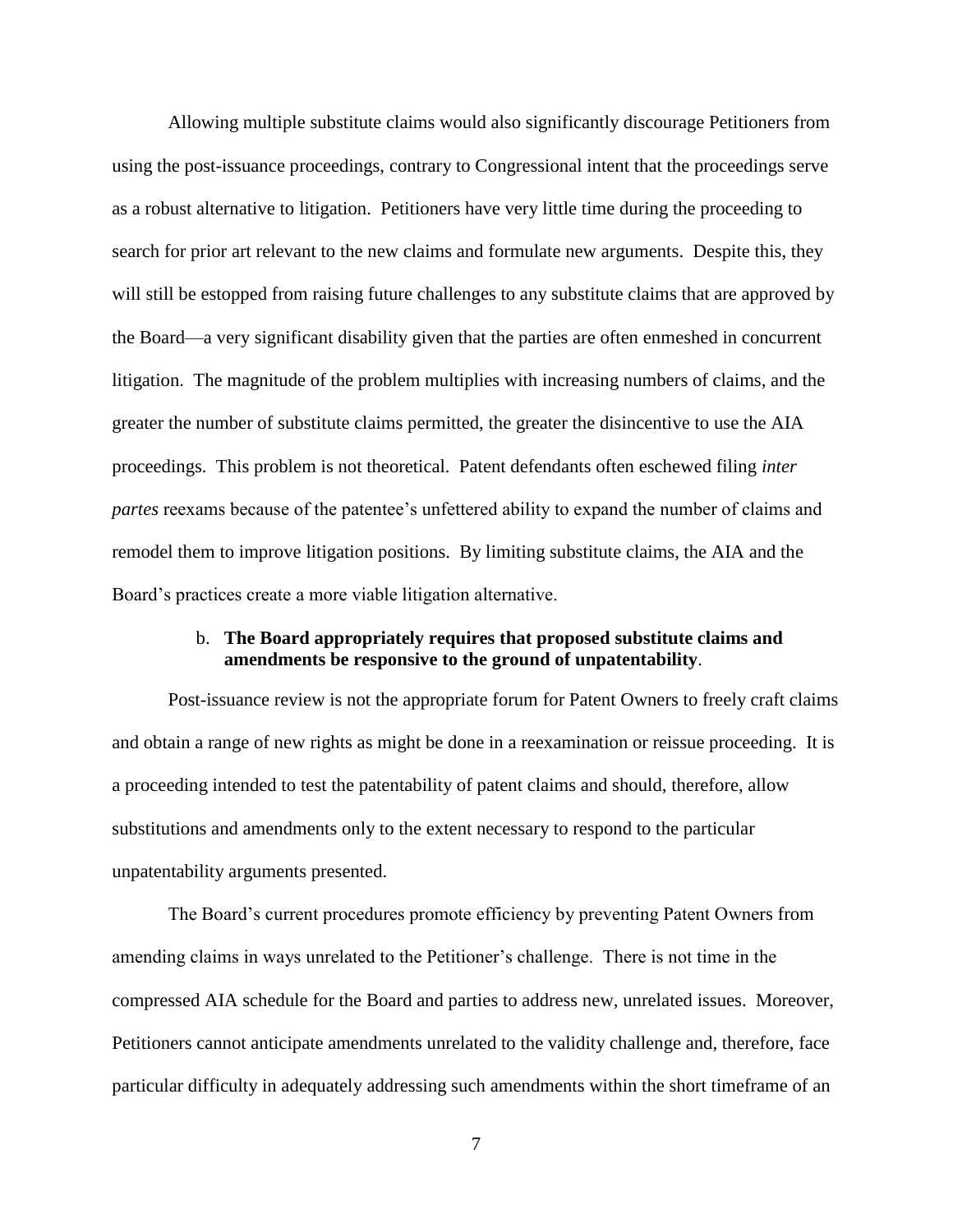AIA trial. Despite that, Petitioners would still face estoppel on any allowed claims. Accordingly, any changes to the Board's current practice would discourage use of the AIA proceedings and their value as litigation alternatives.

### c. **The Board appropriately requires that the Patent Owner bear the burden of proof in demonstrating that proposed amendments overcome assertions of invalidity**.

When a Patent Owner moves to amend a claim in response to an assertion of invalidity, the Board cannot conduct a search or an original examination of the claim. The Board is not a body of original fact finding and any attempt to behave like one would jeopardize the statutory deadline for the proceeding. And because the claims will be added to the patent without examination if the Patent Owner's motion is granted, the Patent Owner fairly bears the burden of proof to show that amended claims are valid over art in the Petition and art that would typically be located in an examiner's search.

This is not an onerous or unfair burden for Patent Owners to bear. Patent Owners typically make arguments for why amendments overcome the prior art as a matter of course. Placing the burden on the Patent Owner simply recognizes that the Board will allow those amendments if the arguments are convincing, and reject them if not. Any other procedure would result in a rule permitting amendment as a matter of right, regardless of how it related to the validity issues at hand.

#### d. **The Board should expand the page limits on motions to amend**.

For Patent Owners seeking to amend claims or add substitute claims, the Board's 15-page limit on the motion to amend may provide too little space to present the arguments needed to show how an amendment relates to and overcomes the asserted prior art. Addressing each of the conditions for amendment can require significant analysis. The Board should grant Patent Owners additional space to make these arguments while maintaining the 15-page limit in the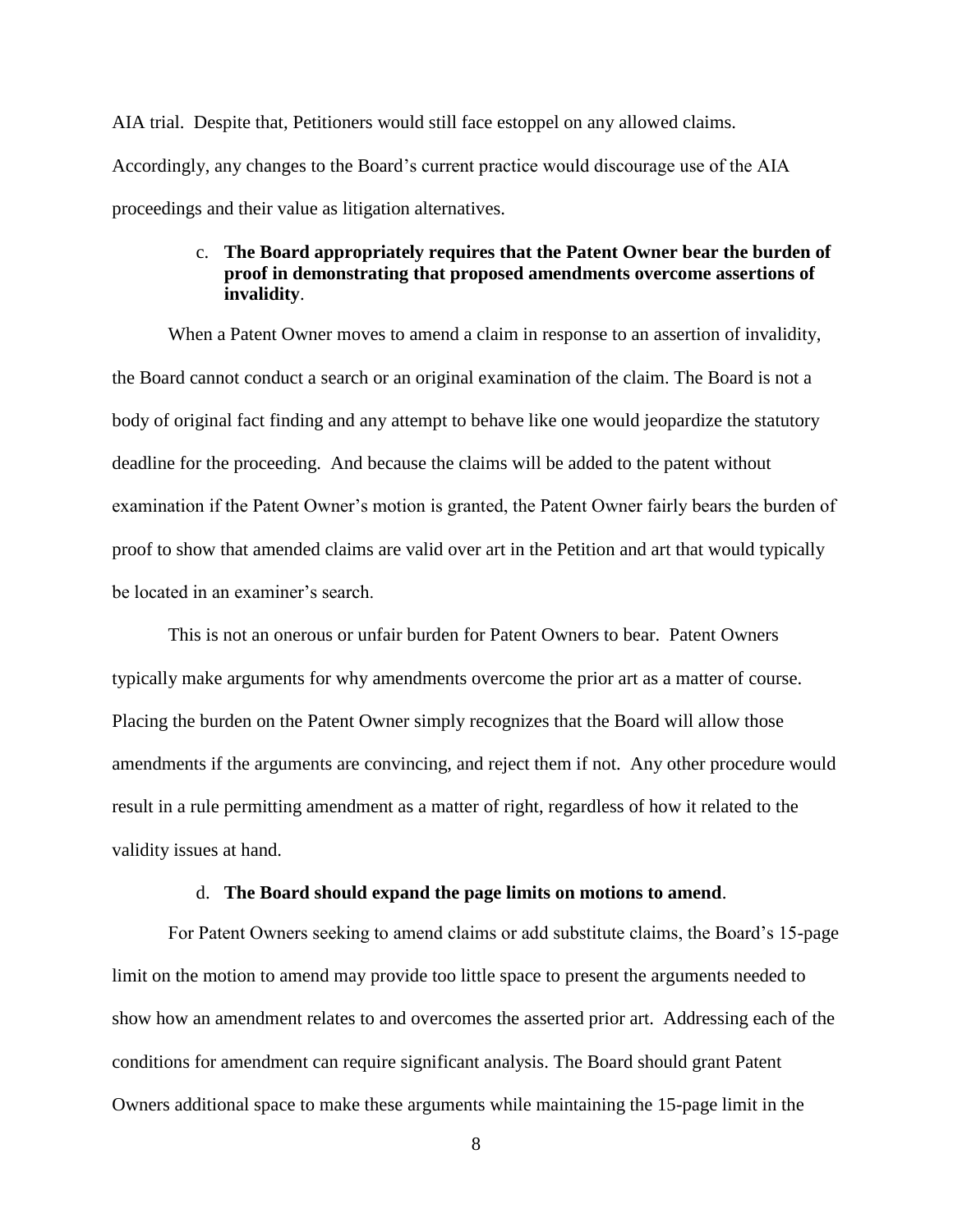Rules. Thus, the procedure would be flexible for the Patent Owner who can make a showing that additional pages are needed, while still providing the Board with a meaningful limit to the motion to amend, avoiding unduly long and burdensome motions. And if a Patent Owner is granted extra pages, the Board can provide an appropriate amount of extra pages for the Petitioner to respond.

### e. **The Board should allow Patent Owners to cure minor issues**.

The Board has typically been generous in allowing Patent Owners to cure minor defects in their motions to amend. The Board should continue this practice, while also expanding it to allow for curing of defects directed to failure to construe a claim term that the Board deems to be necessary, or failure to provide ample citations to support for the amended claim language. By allowing for this in a time-limited way, and allowing the Petitioner to respond, the Board can still maintain the efficiency of the proceedings, while recognizing that Patent Owners are still learning how to navigate the process.

- 3. **Should new testimonial evidence be permitted in a Patent Owner Preliminary Response? If new testimonial evidence is permitted, how can the Board meet the statutory deadline to determine whether to institute a proceeding while ensuring fair treatment of all parties?**
	- a. **The Board should not permit new testimonial evidence in the Patent Owner Preliminary Response**.

New testimonial evidence should not be permitted in the Patent Owner Preliminary Response. The introduction of new testimonial evidence risks converting the institution decision into something it was not intended to be, without the benefit of adequate discovery procedures afforded the parties at trial. Moreover, with only six months for the pre-institution stage, the parties do not have time to properly develop a full record in advance of the institution decision.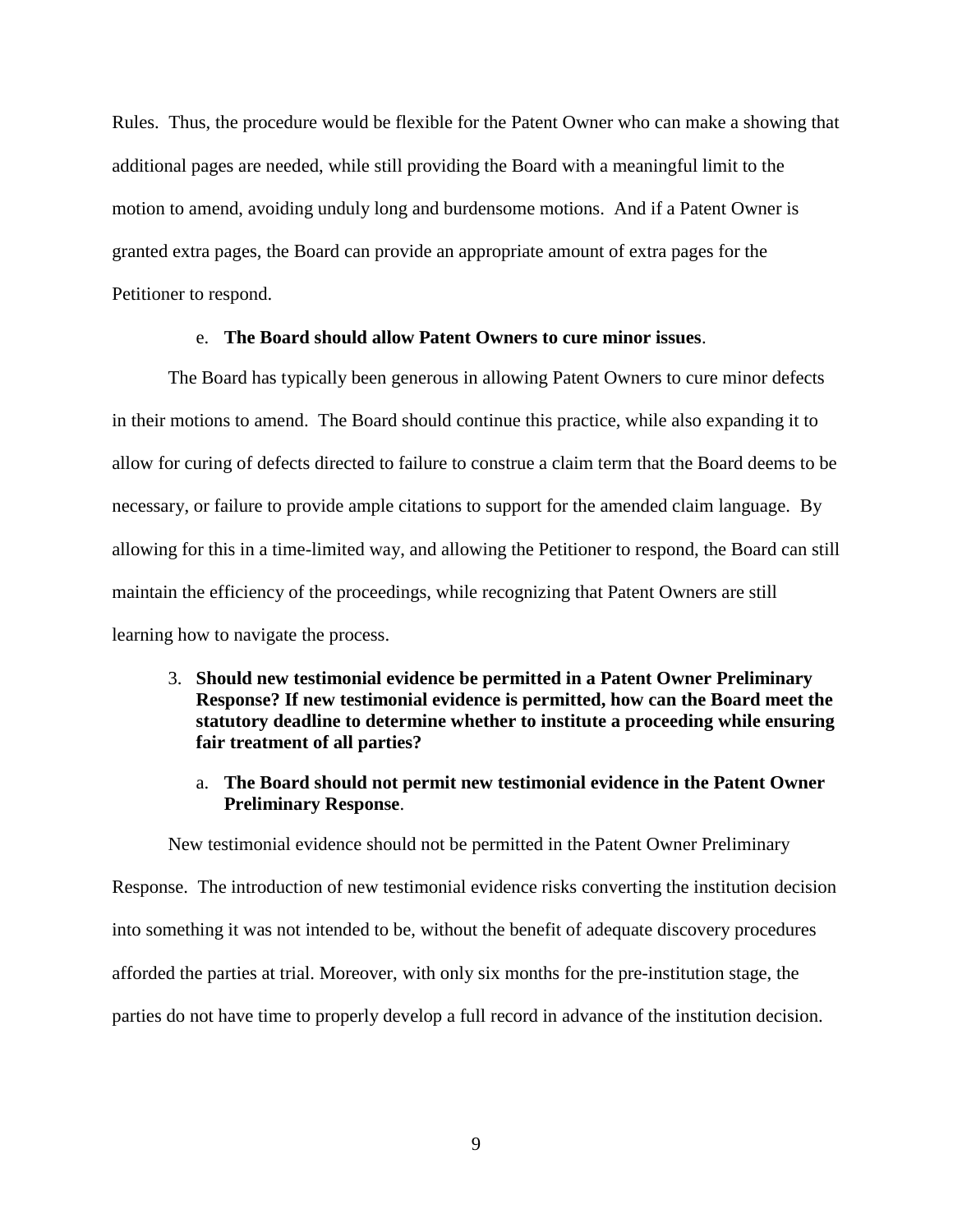The Patent Owner will not be prejudiced because it will have an opportunity to fully develop the record post-institution if trial is instituted. Conversely, if trial is not instituted, the Patent Owner had no need to submit new testimonial evidence.

#### b. **The Board should define "new testimonial evidence."**

Disputes have arisen over what constitutes new testimonial evidence. And the Board has permitted arguably new testimonial evidence in a preliminary response in certain cases. *See, e.g.*, Paper 11, IPR2013-00265. In some cases, Petitioner has had no meaningful opportunity to cross-examine the witness or take discovery of facts that witness relies on. *Id.* The Board has adopted no procedure or rule on this topic. And the cases on this topic are infrequent enough that they provide unclear guidance. Accordingly, all parties would benefit from more guidance.

If a Patent Owner is introducing testimony that has not been subjected to cross examination by the Petitioner, then that testimony should be considered new testimonial evidence. The Board should not render the institution decision using untested testimony—even if it came from the file history of the challenged patent. If the new testimonial evidence leads to a denial of a ground or of an entire petition in the decision on institution, the Petitioner is left with little or no recourse to address the issues with the Board or on appeal.

4. **Under what circumstances should the Board permit discovery of evidence of non-obviousness held by Petitioner, for example, evidence of commercial success for a product of the Petitioner? What limits should be placed on such discovery to ensure that the trial is completed by the statutory deadline?**

### a. **The Board should very rarely, if ever, permit discovery of the Petitioner's product**.

The Board should very rarely, if ever, permit discovery of the Petitioner's product. Such discovery requests are typically made under the guise of looking for evidence of commercial success to support validity of the patent as a secondary consideration, and it is difficult to imagine the circumstance under which such a request would be appropriate. Discovery on the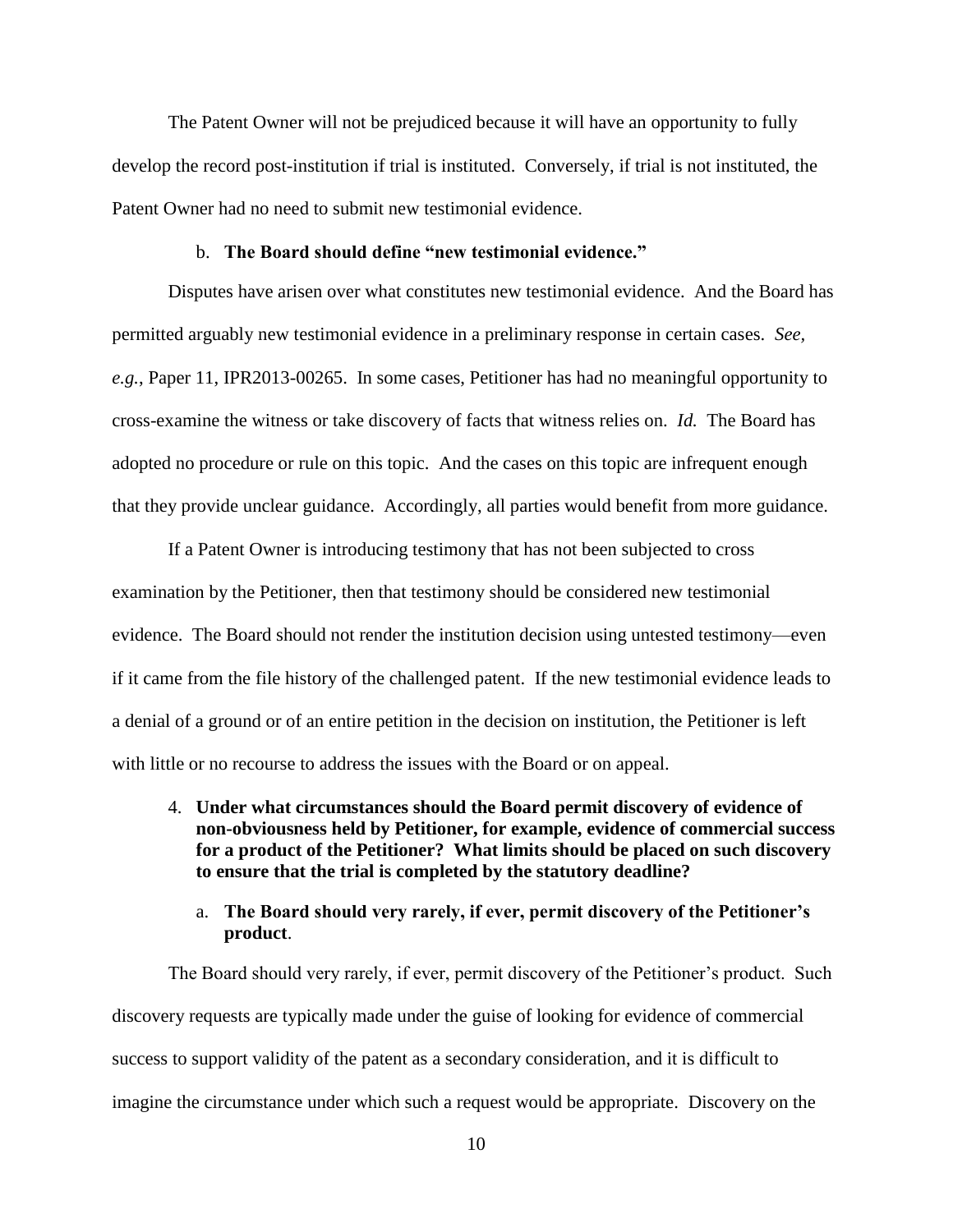Petitioner's product could overwhelm the AIA trial process and completely sabotage the efficient procedure focused on validity that Congress intended to create.

For the Patent Owner to rely on the Petitioner's product to show the secondary indicia of commercial success, it must show that the patent actually covers the product, thereby turning a procedure that Congress designed only to consider validity into an infringement proceeding outside the expertise of the Board. The Board's consideration of whether the claims cover the Petitioner's product (i.e., infringement) would necessarily involve claim construction issues which are evaluated by the district court using a claim construction analysis different from the Board's BRI analysis. But as explained above, the Board appropriately applies the BRI standard. This difference further demonstrates the impracticality of importing infringement issues to the AIA proceedings for validity review.

Beyond that, the Patent Owner would need to show that the Petitioner's product was commercially successful and that the success was caused by the patented feature and not other features of the product. This latter issue is almost always difficult to demonstrate by the Patent Owner and evaluate for its own product, let alone the added complexity of performing the analysis on a Petitioner's product. The view would necessarily be based on evidence far outside the realm of the typical validity analysis and would vastly expand the range and expense of an AIA proceeding.

#### b. **Limiting discovery on the Petitioner's products is appropriate**.

Sharply limiting discovery on the Petitioner's products in the proceeding is appropriate. It avoids what amounts to a fishing expedition for evidence which the Patent Owner would use principally in the district court. It is also consistent with how the PTO treats secondary considerations in every other PTO proceeding. There, Patent Owners and patent applicants can raise secondary considerations and commercial success to support their validity arguments, but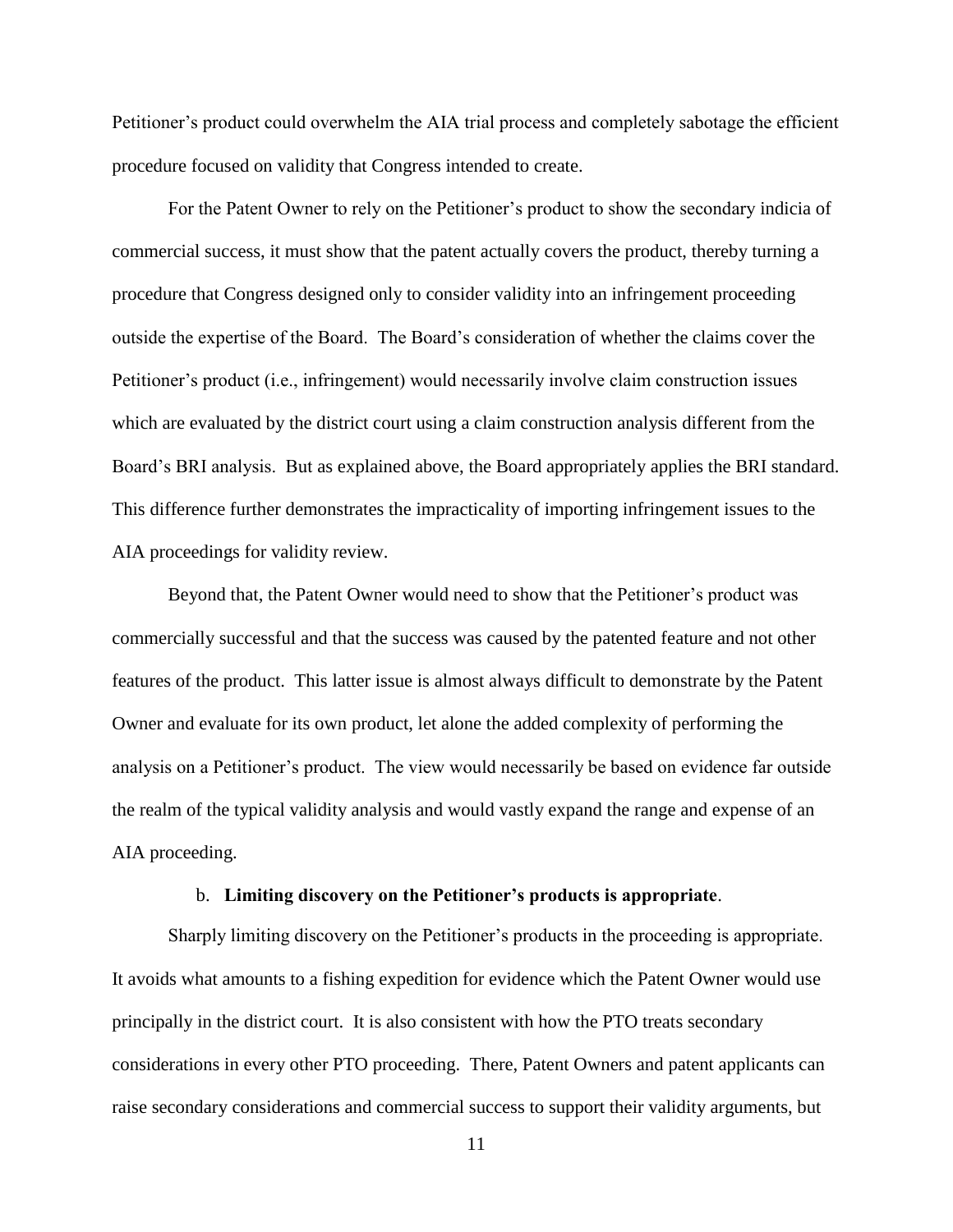their principal source is the commercial success of their own products (and perhaps authorized licensees). Sound administrative practice suggests that the same practice should be used in AIA proceedings.

## 5. **Should a Patent Owner be able to raise a challenge regarding a real party-ininterest at any time during trial?**

### a. **Patent Owners should be required to raise challenges in response to the petition or in the first filing after institution**.

To prevent gamesmanship and to conserve the resources of the Board, Patent Owners should be required to raise challenges regarding a real party in interest in their response to the petition or first filing following the Board's decision to institute a proceeding. Later challenges should be allowed, but only upon a showing that the argument could not have been raised earlier. Without such a rule, Patent Owners may hold a potential challenge in the hopes of having its claims affirmed, and then raise it when they fear losing, or have lost. This would waste significant Board resources.

#### b. **The real party-in-interest should be fixed as of the petition filing date**.

The Board cannot be reevaluating changing real party-in-interest (or privy) facts over the course of the trial. For clarity, the Board should establish a rule or precedential opinion stating that the real party-in-interest (and privity) is determined based on the facts in existence at the time of petition filing. See 35 U.S.C. 315(b).

### 6. **Are the factors enumerated in the Board's decision in Garmin v**. **Cuozzo, IPR 2012-000001, appropriate to consider in deciding whether to grant a request for additional discovery? What additional factors, if any, should be considered?**

#### a. **The** *Garmin* **factors and their explanation are appropriate**.

The factors and, importantly, the explanation of those factors as set forth in Garmin are appropriate. The Board strikes a fair balance that permits parties to obtain meaningful discovery while preventing the expensive, over-discovery often prevalent in district court cases. In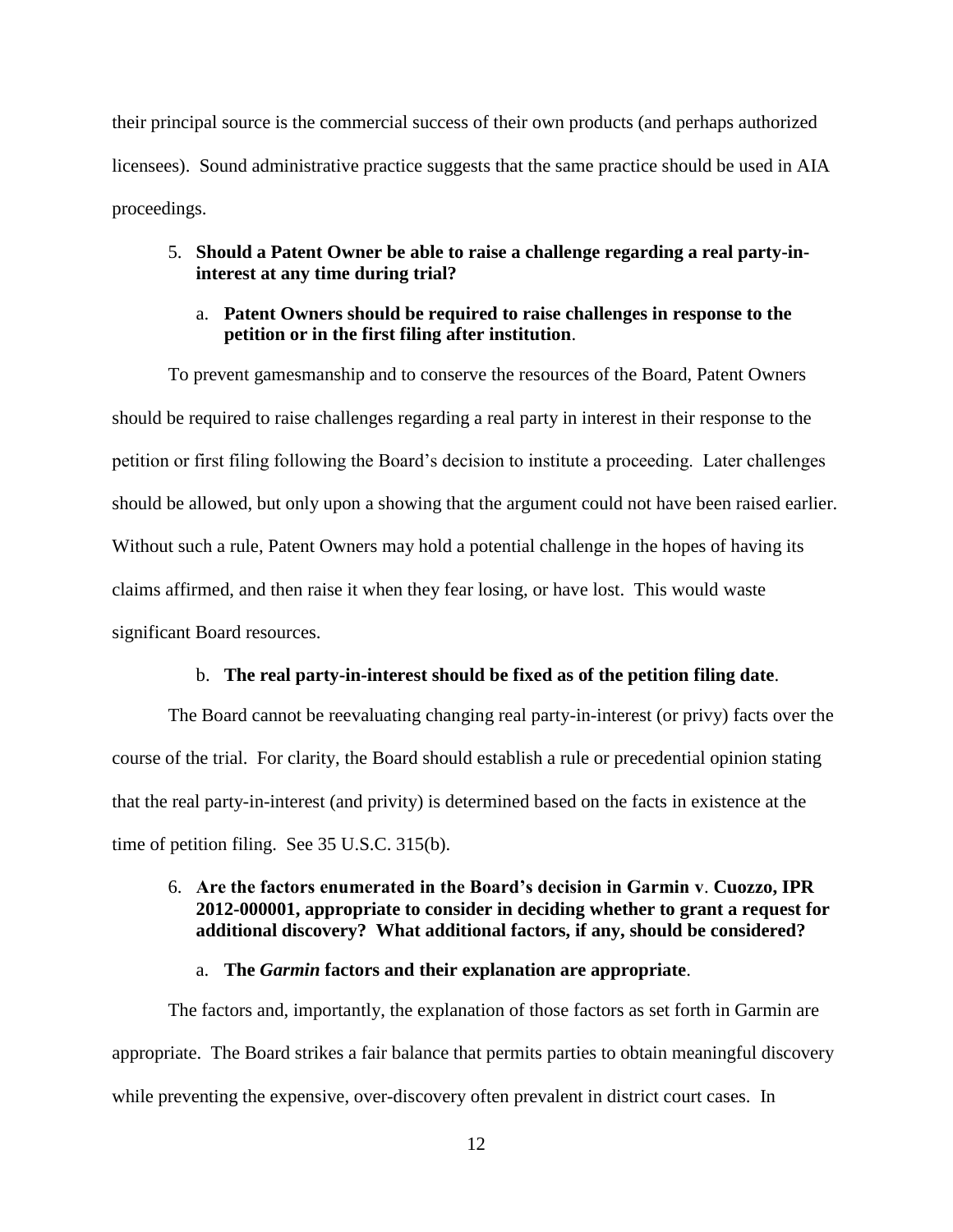particular, factors 1 and 5 together limit the excesses often seen with the district court discovery standard.

The Board has stressed its desire to maintain the one-year trial schedule, which we agree is important. One threat to that goal is the discovery process. Parties seeking burdensome discovery or seeking discovery late in the trial process could cause severe schedule disruption and significant expense.

*Garmin* factor 5 accounts for disruptions to the schedule of *Inter Partes* Review. The same standard applies to CBM reviews and presumably PGRs. The Board should continue to place emphasis on schedule disruption and develop the factor with thorough opinions. Parties that require discovery potentially disruptive to the schedule should be strongly encouraged to raise discovery issues with the Board early in the trial process—even pre-institution. For example, parties often know during the pre-institution phase that certain discovery may be desired. Those parties could be encouraged to raise the discovery issues with the Board preinstitution rather than waiting until the scheduling conference.

- 7. **How should multiple proceedings before the USPTO involving the same patent be coordinated? Multiple proceedings before the USPTO include, for example: (i) two or more separate AIA trials; (ii) an AIA trial and a reexamination proceeding; or (iii) an AIA trial and a reissue proceeding**.
	- a. **The Board should continue its current approach to coordinating multiple AIA trials**.

The Board's current approach to coordinating two or more separate AIA trials adequately balances the interests of the parties with efficiency considerations. The Board's decisions indicate that it takes a case-by-case approach to managing two or more separate AIA trials, while generally promoting the following principles: (1) instituting each AIA petition based on the merits of that petition without consideration of other petitions concerning the patent and (2) avoiding coordinating proceedings when doing so would jeopardize the Board's ability to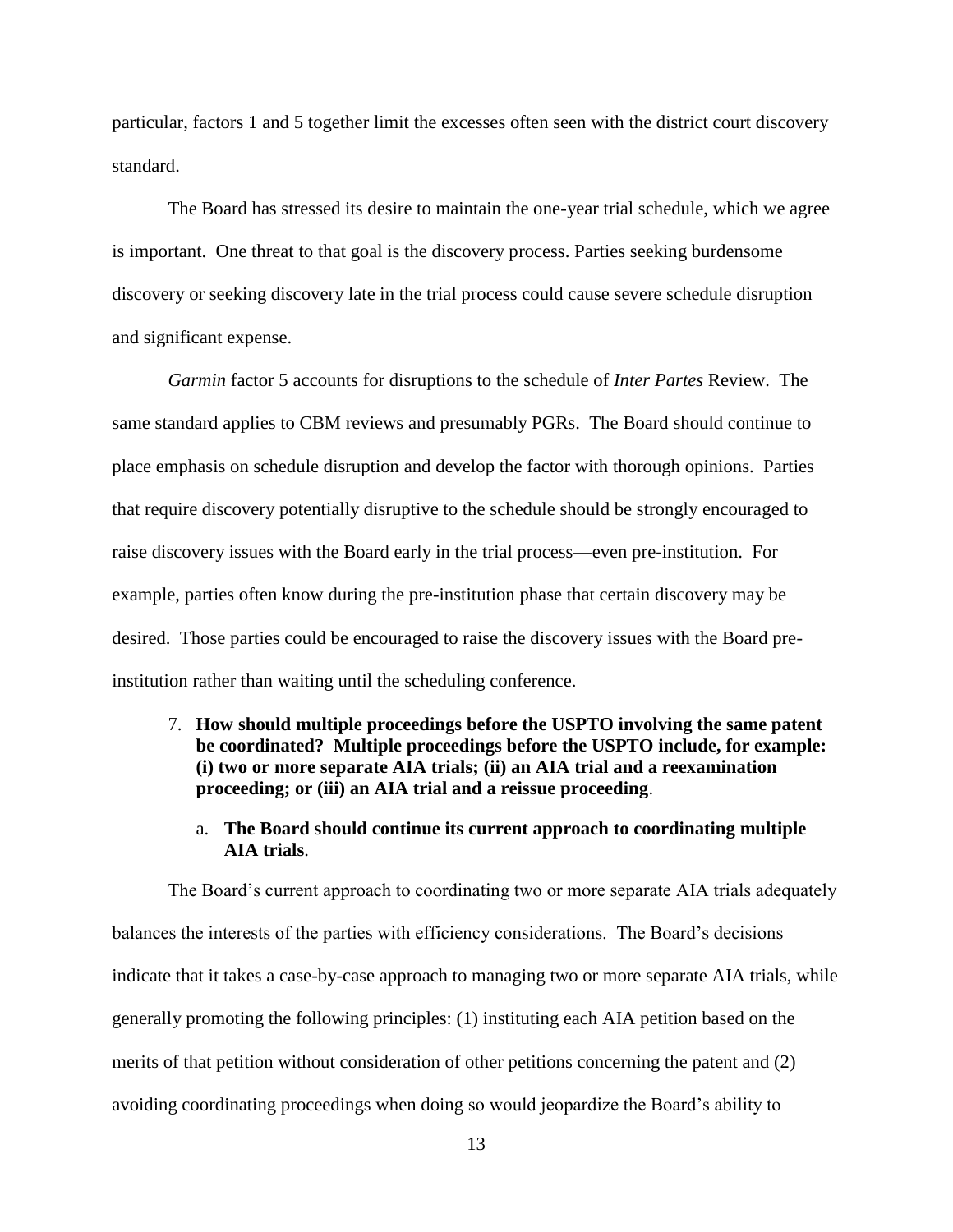complete trial in each case within 12 months after institution. Absent agreement by the parties involved, efficiency considerations should not trump these two principles.

Even when these two principles are met, coordination may not be appropriate. The Board should consider formalizing two additional considerations when determining whether to coordinate multiple AIA trials. First, the Board should consider whether each individual Petitioner will be adequately represented in a coordinated proceeding. Second, the Board should consider whether coordination is needed to limit the burden of multiple proceedings. By formalizing these considerations, parties will know what issues deserve focus in the scheduling motions.

### b. **The Board should provide uniform information on coordinating AIA trials and reexamination/reissue proceedings**.

For an AIA trial and a reexamination or reissue, the ability for Patent Owners to amend and add new claims raises unique coordination challenges. All parties would benefit from uniform and published information on the Board's procedures for coordinating these various Patent Office procedures.

Once a patent is subject to an AIA petition, any reissue or ex parte reexamination proceeding that involves claim amendments or proposed new claims should be automatically stayed until after a final written decision is entered in the AIA proceeding. This approach ensures that legislative intent is realized and that the benefits of AIA trials remain intact, while providing Patent Owners the ability to petition for, but not proceed with, Patent Office proceedings that could moot or undercut a pre-pending AIA proceeding. A party can move for the stay to be lifted earlier on showing of good cause. (See response to Question 9 for procedures for lifting a stay.)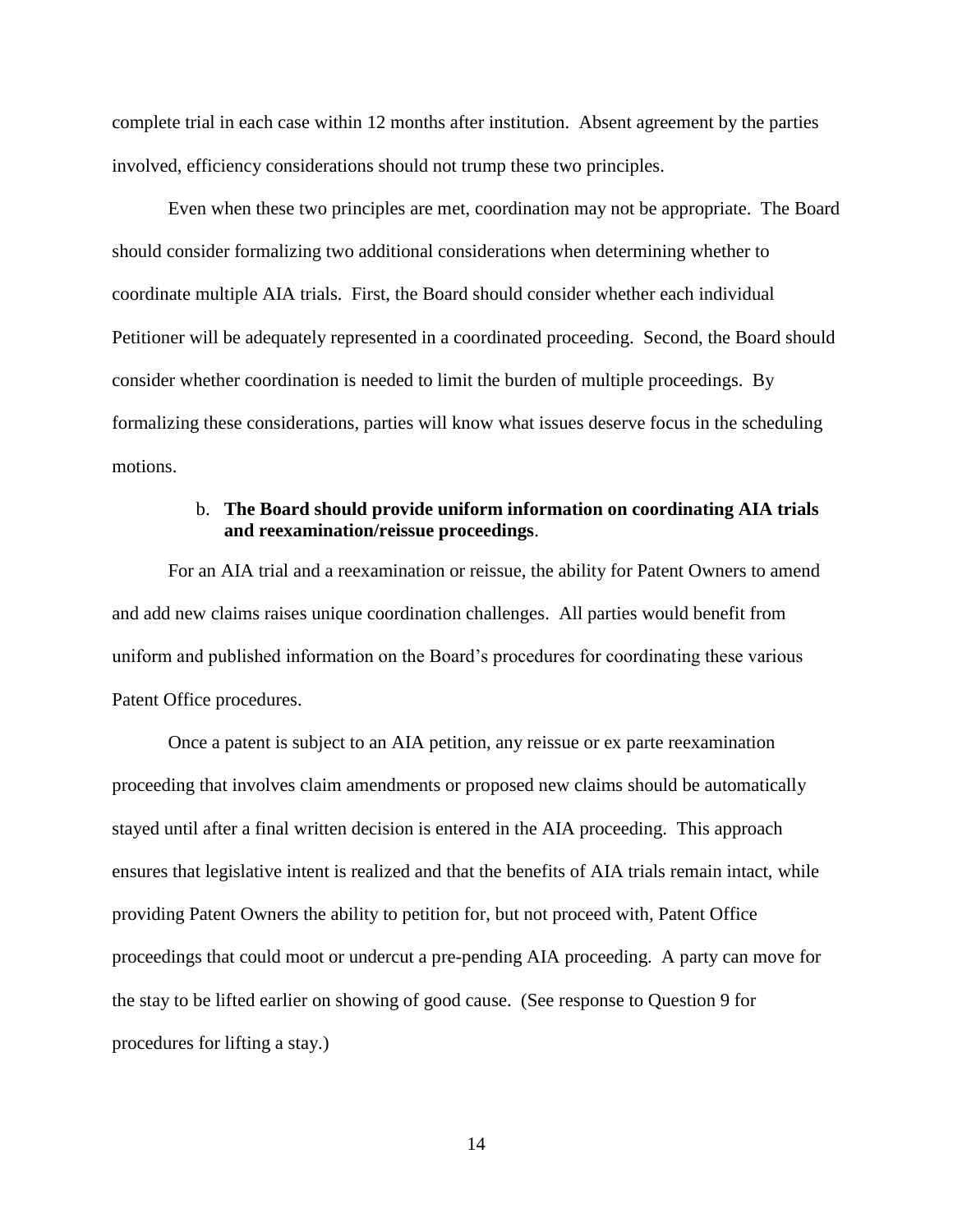### 8. **What factors should be considered in deciding whether to stay, transfer, consolidate, or terminate an additional proceeding involving the same patent after a petition for AIA trial has been filed?**

Multiple petitions generally arise in three situations. First, multiple parties join or file the same petition. This situation typically happens when a Patent Owner sues multiple parties, and those parties want to retain the right to challenge the patent if the original Petitioner settles with the Patent Owner. Second, multiple parties file petitions based on different art and arguments. In this situation, the parties independently seek to present the Board with multiple reasons to invalidate the patent. And third, the same party files multiple petitions based on different art and arguments. In this situation, the single party is typically using the multiple petitions to address the petition page limitations and to present multiple theories.

The following subsections describe the particular factors that should be considered.

#### a. **The Board should consolidate proceedings resulting from identical petitions**.

As for the first situation, if the Board institutes trial based on the same ground advanced by multiple Petitioners, then the trials presumptively should be consolidated with the earliest filed petition date and the Petitioners required to select a single lead and backup counsel. (See CBM2014-00013, paper 14) This consolidation will minimize the burden on the Patent Owner and streamline the Board's process. To rebut the presumptive consolidation, the opposing party should show good cause using the following factors: (1) the grounds advanced by a Petitioner would not be adequately presented in a consolidated proceeding; (2) the consolidation would prevent the Board from issuing its final decision within one year; (3) an extension of the AIA trial beyond 12 months from institution would cause undue prejudice to the opposing party; and (4) failure to consolidate would not cause undue prejudice to the non-moving party.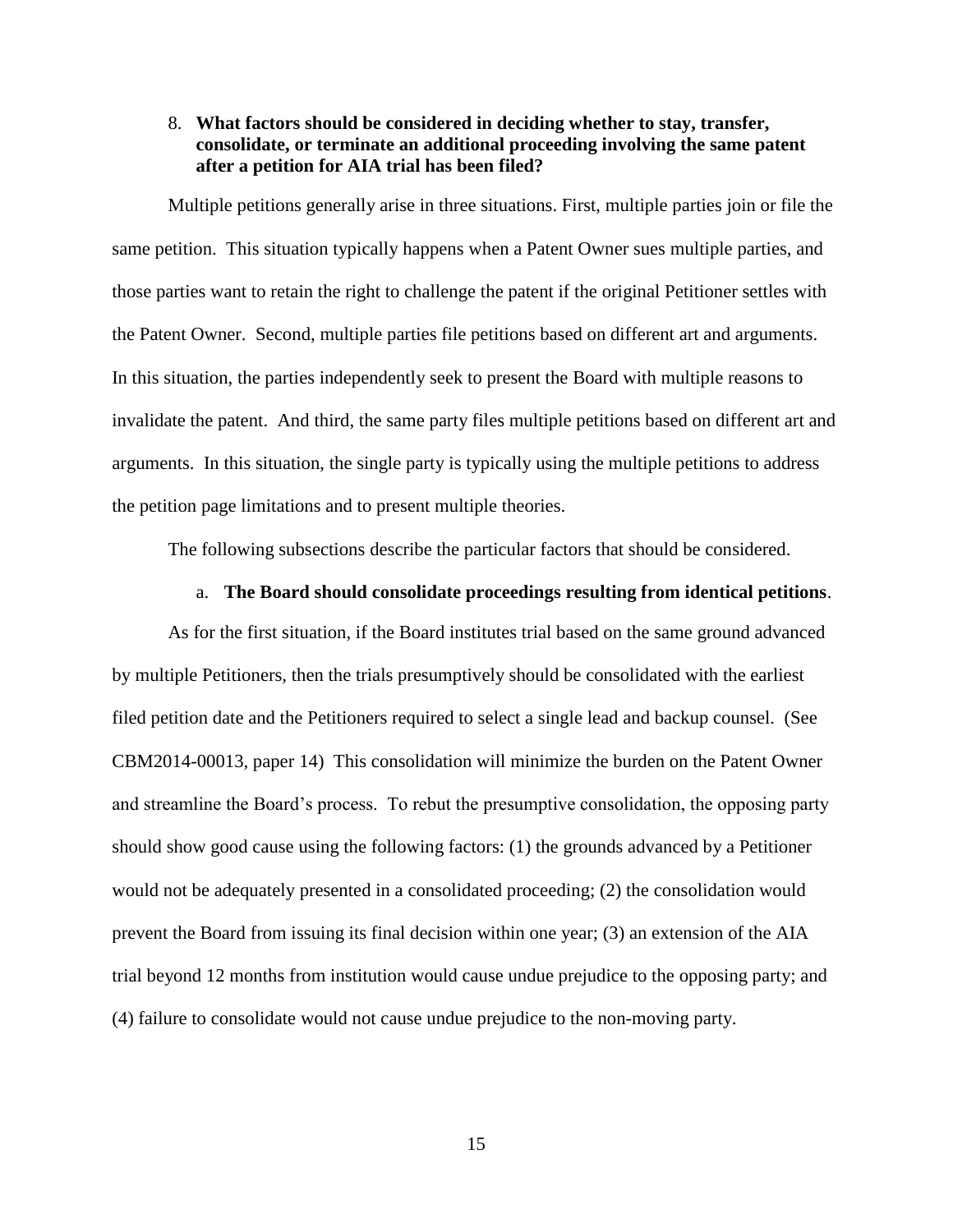#### b. **The Board should coordinate, but not consolidate, proceedings resulting from different petitions and different Petitioners**.

As for the second situation, the Board should consider each petition at the institution stage on its merits. And if the Board has instituted trials based on different grounds advanced by different Petitioners, then the Board should permit each Petitioner to fully develop and argue its case. The Board can coordinate the schedules, but formal consolidation is not appropriate if an individual Petitioner is denied the right to fully present its grounds. Depriving a Petitioner from presenting its full invalidity arguments, while applying estoppel at both the Patent Office and the district courts, is unfair.

Typically, multiple AIA proceedings in the second situation will be initiated somewhat close in time because the proceedings will be linked to district court litigations also initiated closely together in time. For example, if the Patent Owner sues five alleged infringers, the suits are typically filed on the same day. The five alleged infringers would each have one year to file an IPR petition. And because it takes four to six months to assemble a petition, most IPR petitions stemming from a litigation campaign will be filed within six months of each other. This closeness in filing provides the Board with the ability to coordinate schedules and prevent undue burden on the Patent Owner.

### c. **The Board should consolidate proceedings resulting from multiple petitions from the same Petitioner if the schedule allows**.

As for the third situation, the Board should consider each petition on the merits at the institution stage. If the Board institutes on multiple petitions, the trials should be consolidated if the schedule would permit the Board to issue a final decision within 12 months of institution. Insofar as possible, the trials should be coordinated so that scheduling dates occur at the same time, in particular if multiple petitions are filed on the same claim at about the same time. An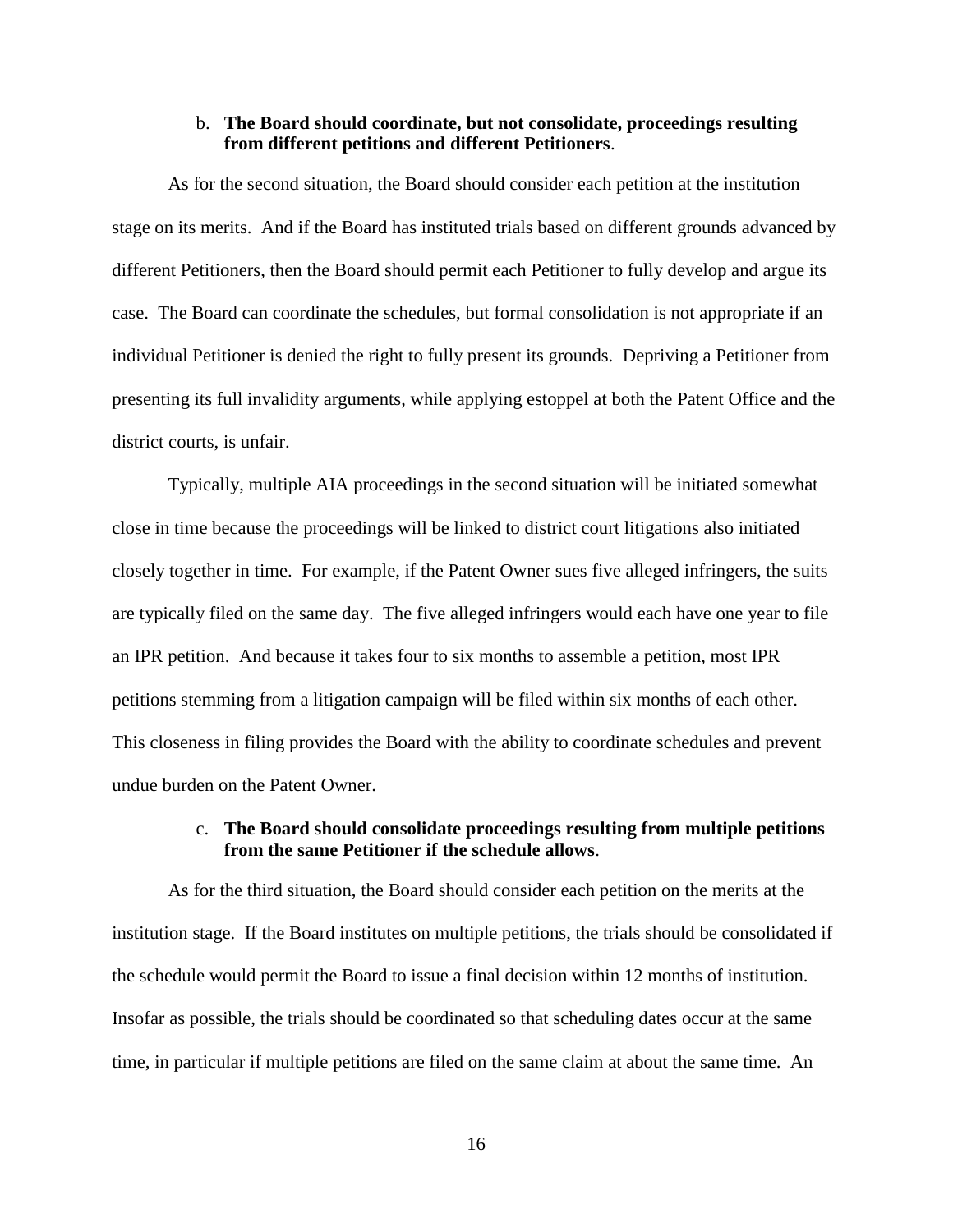established and reliable practice of coordinating dates will prevent potential gamesmanship on the schedule.

### 9. **Under what circumstances, if any, should a co-pending reexamination proceeding or reissue proceeding be stayed in favor of an AIA trial? If a stay is entered, under what circumstances should the stay be lifted?**

### a. **The Board should stay all co-pending reexams and reissues automatically once an AIA trial is instituted**.

To streamline the AIA trial process, the Board should stay all co-pending reexams and reissues automatically once a trial is instituted. If either party wants the stay to be lifted, the moving party should make a showing of good cause. Factors considered for evaluating good cause include: (1) no potential for inconsistent decisions; (2) no likely duplicative work for the Board; and (3) no significant disruption to the trial schedule.

### b. **The Board should automatically lift the stay for a reissue at the conclusion of a post-issuance review**.

At the conclusion of an AIA trial proceeding based on the original petition, a stay for a reissue proceeding should be automatically lifted, and the reissue proceeding allowed to continue. The Board's decisions as related to existing claims and existing claim limitations would be binding on the Patent Owner and the examiner. Estoppel applies to any further Patent Office proceedings, and the Board should notify the examiner handling the reissue of any AIA decisions.

If the Patent Office reissues the patent with amended or new claims, the reissue patent should be treated as a new patent for purposes of the one-year AIA time limit for filing a petition and for estoppel purposes. Accordingly, Petitioners would not be precluded from filing a new petition directed at new and amended claims resulting from reissue.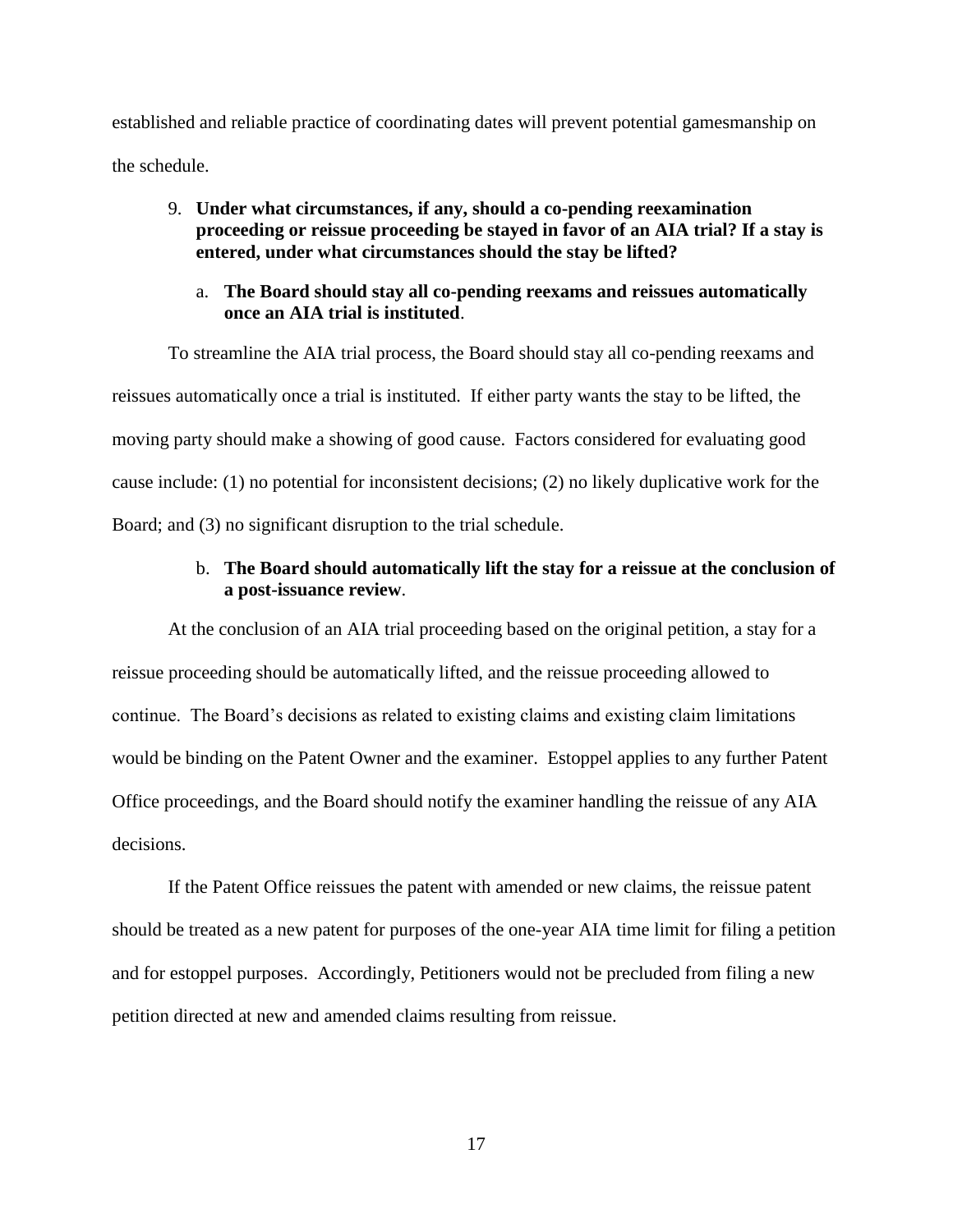#### c. **The Board should automatically join an existing AIA trial and a pending reexam and lift the stay of reexam once the AIA trial is complete**.

The stay issue for reexams is more difficult than for reissues. The Board has declared that new claims added in a reexamination do not result in a new patent. (See IPR2013-00315) Accordingly, the one-year time limit for filing an IPR petition could potentially apply to claims that were not even in existence during the one-year window, although that cannot be Congress' intent. Under the current rules, claims amended or added during reexam may never be eligible for an AIA challenge when 1) the Patent Owner filed suit on the original patent and 2) the amended/new claims issue more than one year after service of the complaint. Nothing in the legislative history indicates that Congress intended this type of loophole.

To prevent Petitioners from facing new claims and amendments that were never subject to AIA trials, the Board should automatically join an existing AIA trial and the pending reexam. The Board would then need to retain jurisdiction over the reexam until the reexam certificate is issued. By retaining jurisdiction, the one-year time limit and estoppel provisions will not prevent the original Petitioner from challenging the amended/new claims. The Board should provide the Petitioner with a short time (e.g., 60 days) after the NIRC issues to file an amended petition that addresses the claim amendments and new claims resulting from the reexam.

In more detail, the proposed procedures include consideration of the following steps. Any party can seek to vary these steps by showing good cause.

- Board stays the reexam during the AIA trial on the original claims in the patent;
- Board issues the final decision on the original instituted claims;
- Board retains jurisdiction over the reexam and lifts the stay;
- CRU continues reexamination of patent;
- If CRU provides NIRC on amended/new claims, Petitioner is granted right to file an updated petition to address the new or amended claims;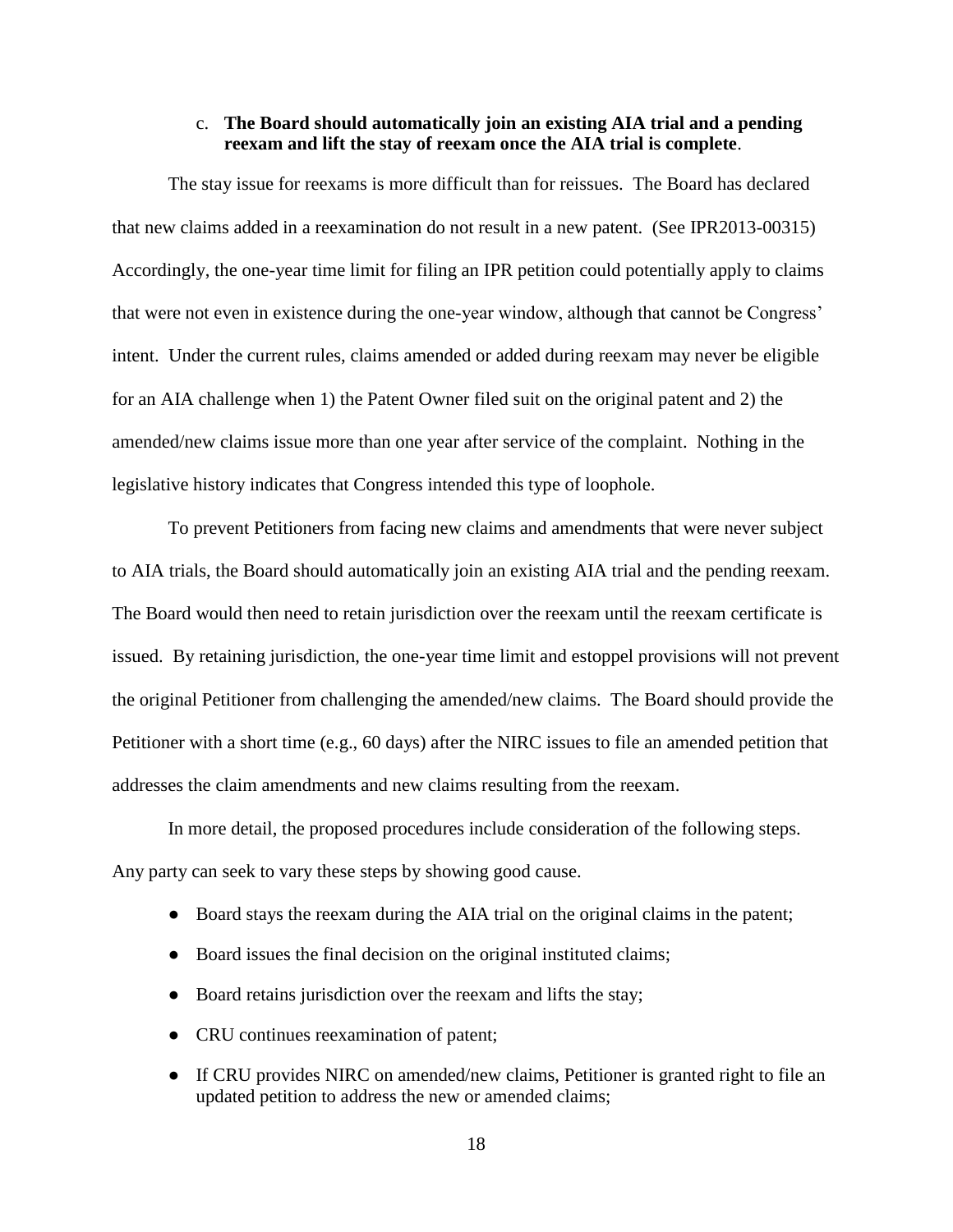- Board sets trial schedule for updated petition; and
- Board issues an updated final decision to address amended/new claims and new claims.
- 10. **Under what circumstances, if any, should an AIA trial be stayed in favor of a copending reexamination proceeding or reissue proceeding. If a stay is entered, under what circumstances should the stay be lifted?**
	- a. **In almost all circumstances, the Board should not stay an AIA trial in favor of a co-pending reexamination or reissue proceeding**.

Staying an AIA trial would rarely be appropriate under typical circumstances. One of the primary benefits of an AIA trial is the certainty that it will conclude in a short period of time. Any policy that reduces that certainty significantly reduces the effectiveness and attractiveness of the AIA procedures. The Board's current drive to finish all AIA trials within 12 months of institution is a primary reason for the success and popularity of AIA trials.

AIA trials should take priority in all situations but for the situation in which the trial efforts would very likely be an unproductive use of the parties' efforts or administrative resources. With regards to pending reexamination/reissue proceedings, trial efforts could be unproductive in one specific situation, when the issuance of new or amended claims is imminent. For example, if the central reexamination unit (CRU) has issued a NIRC indicating the allowability of amended/new claims but the revised patent has not yet issued, the new, but unissued claims are not yet eligible for an AIA trial.

In the narrow and infrequent circumstance where a party identified a pending claim which is about to issue, the Board should consider waiting to issue a decision on institution until the claim issues to allow the amended/new claims to catch up to the other claims in the existing patent. If the stay commenced prior to the Patent Owner's preliminary response, the effect on the schedule and the statutory requirements would be minimal. When the claim issues, the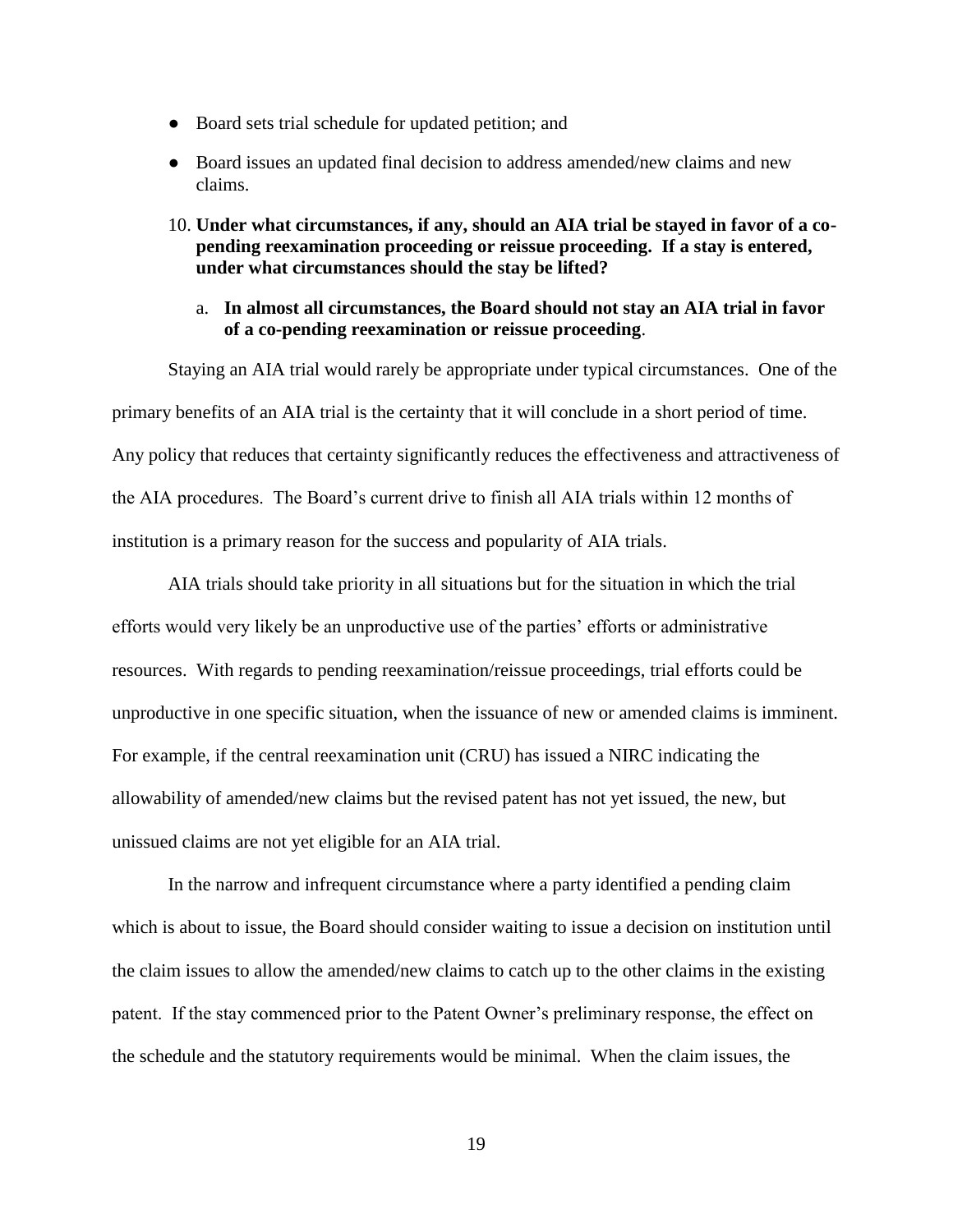Board should then establish a schedule that enables a party, like the Petitioner, to bring the new/amended claims into the AIA trial, if appropriate.

### 11. **Under what circumstances, if any, should a co-pending reexamination proceeding or reissue proceeding be consolidated with an AIA trial?**

### a. **The Board should not consolidate a copending reexamination or reissue with an AIA trial**.

While the Board has jurisdiction over reexams and reissues, the Board should not take over the examination. The CRU is better equipped than that Board to examine new and amended claims. The CRU has experienced examiners and well-established procedures. Moreover, the Board is not equipped to properly search for prior art.

Any attempt by the Board to add the examination process to an AIA trial would very likely result in the Board delaying a final decision beyond 12 month from institution. In fact, the examination process, if integrated with the AIA trial, could push the Board beyond 18 months for a final decision.

## 12. **How should consolidated proceedings be handled before the USPTO? Consolidated proceedings include, for example: (i) consolidated AIA trials; (ii) an AIA trial consolidated with a reexamination proceeding; or (iii) an AIA trial consolidated with a reissue proceeding?**

The Board should maintain the difference between formally consolidated proceedings and informally coordinated proceedings. Coordination aligns the schedules of multiple AIA proceedings and creates efficiencies. Formal consolidation, however, could negatively impact the rights of each Petitioner to fully argue its positions and potentially limit the Board's ability to fully evaluate the issues of patentability presented by the Petitioner(s). Moreover, with estoppel applying upon the issuance of the Board's final decision, limiting the Petitioner's ability to present its case could cause severe harm. Any efficiency benefits must be weighed against this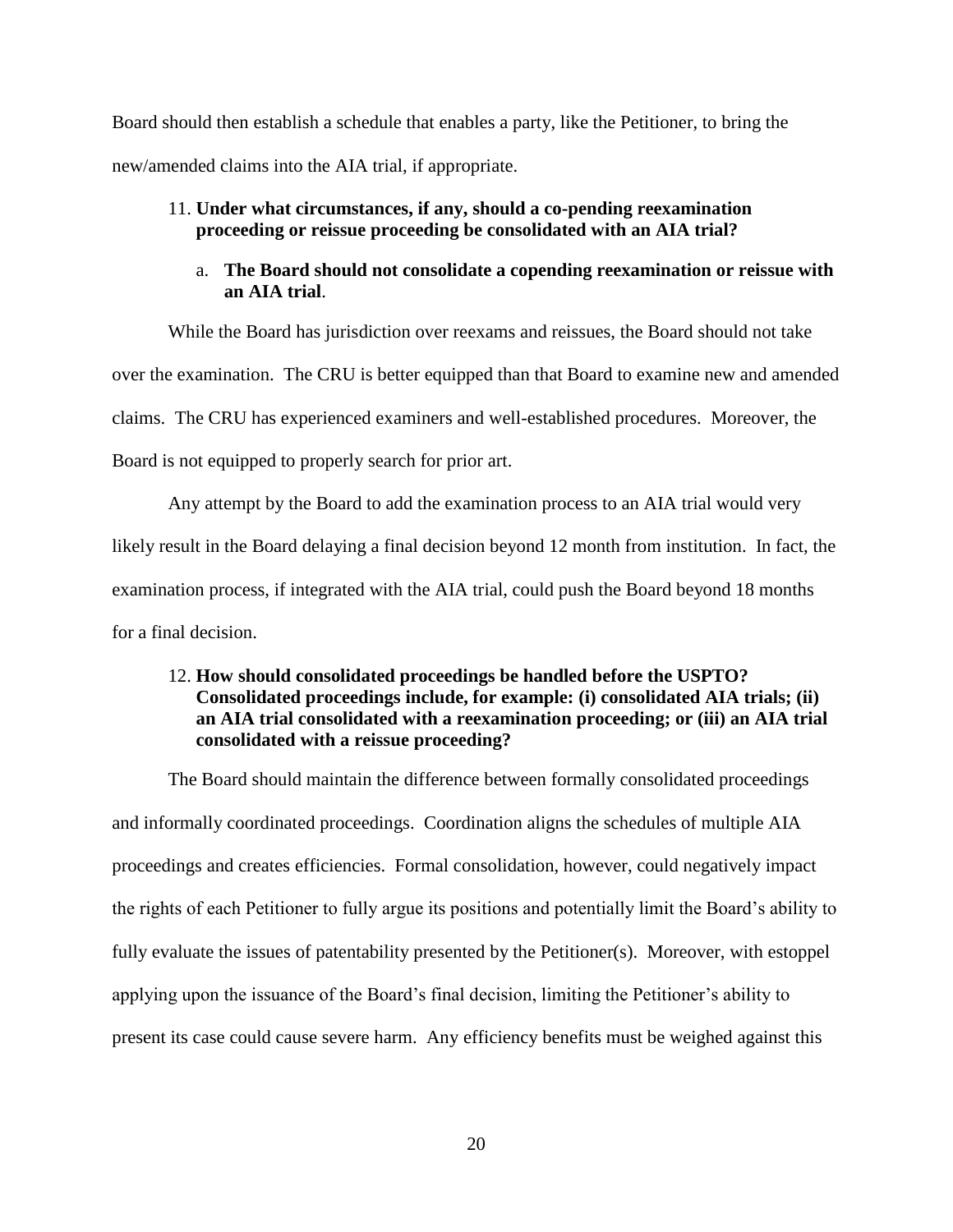harm. The coordination and consolidation issues typically arise in three situations. Each situation is addressed separately below.

#### a. **The Board should be cautious when approaching formal consolidation for different Petitioners bringing different grounds**.

For multiple AIA proceedings involving different Petitioners and different grounds, formal consolidation should be approached cautiously. In a consolidated proceeding involving multiple Petitioners, the Board should permit each Petitioner to have the full scope of briefing and discovery. The Patent Owner can seek to restrict page limits under an "in the interest of justice" standard by showing (1) non-shortened page limits will cause undue prejudice to Patent Owner and (2) Petitioner will not be prejudiced by shortened page limits. As for other discovery, each Petitioner should be permitted ample discovery, including deposition time of an overlapping Patent Owner expert. Similarly, the Patent Owner should be permitted ample discovery against each Petitioner, including deposition time of an overlapping Petitioners' expert. Either party can seek to shorten the expert deposition time by showing, under the interest of justice standard, that (1) limited deposition time will not cause undue prejudice to the nonmoving party and (2) full deposition time will cause the moving party undue prejudice.

### b. **The Board should not presumptively restrict page limits following a consolidation of multiple proceedings involving the same Petitioner but different grounds**.

For multiple AIA proceedings involving the same Petitioner but different grounds, formal consolidation does not present the risk that an individual Petitioner will be blocked from advancing preferred grounds. But even in a single-Petitioner situation, undue narrowing of page limits by the Board could force that Petitioner to drop important grounds and reduce the chance that the Board will consider all of the issues material to patentability. If the Petitioner has paid the fee for multiple petitions and trial has been instituted on the different grounds in those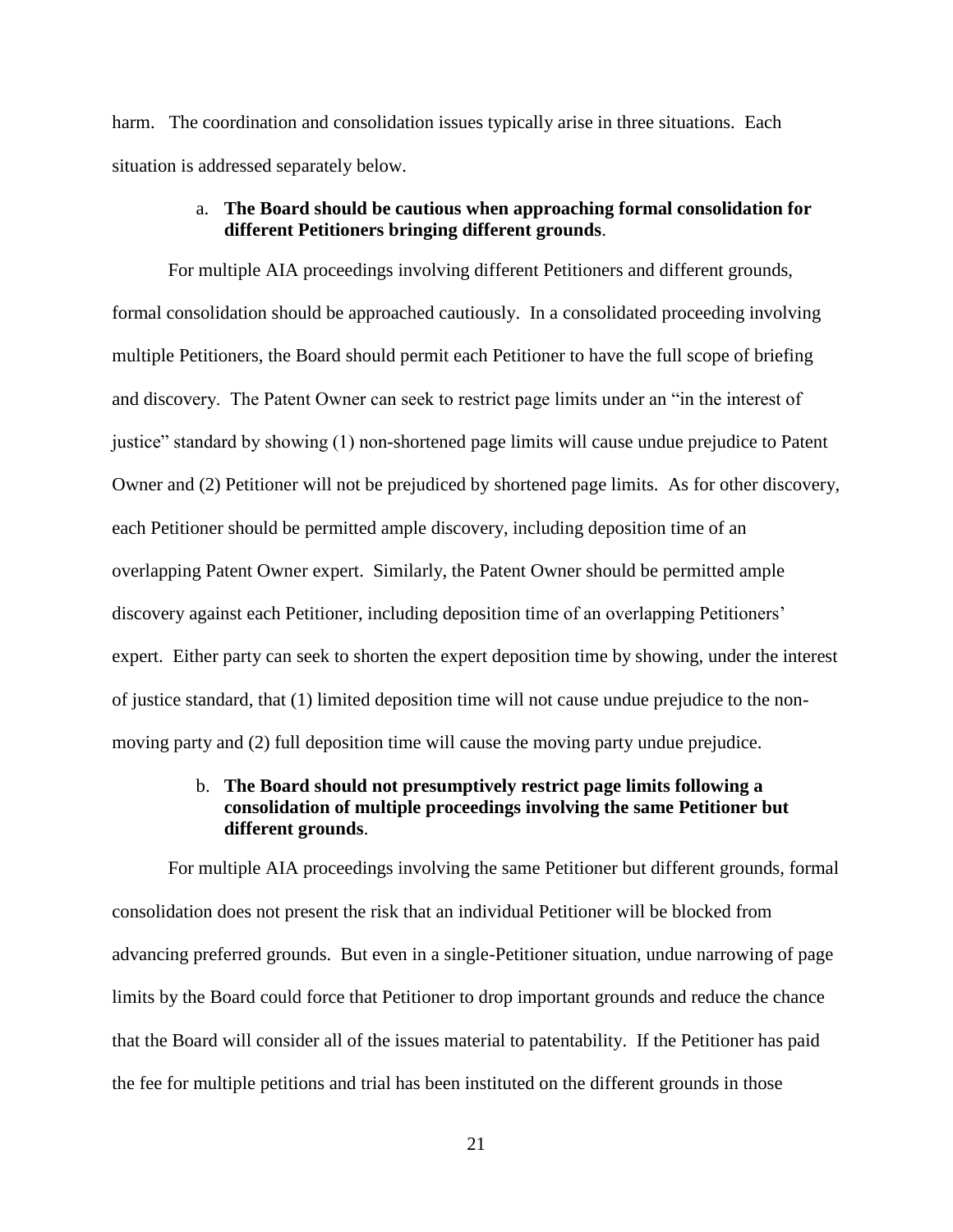petitions, the Petitioner should be permitted to fully develop those grounds because the Petitioner will be estopped when the Board issues the final written decision. A significantly shortened page limit for consolidated trials threatens the Petitioner's ability to advance the instituted grounds. To assist the parties with planning, the Board should establish a practice that for petitions instituted on different grounds, page limits are not necessarily restricted due to the consolidation. Patent Owner can move to shorten the page limits under a good cause standard by showing (1) non-shortened page limits will cause undue prejudice to Patent Owner and (2) Petitioner will not be prejudiced by shortened page limits. This allows the Petitioner to advance issues relevant to patentability and would provide the Board discretion to limit the pages is certain circumstances.

Similarly, the Board should remedy a split in its recent precedent to clarify that 35 U.S.C. Section 315(c) does not preclude the first Petitioner from joining its own trial. Compare IPR2012-00022, Paper 66 with IPR2014-00508, Paper 18. Permitting such joinder when appropriate will promote efficiencies and prevent gamesmanship, for example, if a Patent Owner files an amended complaint asserting additional claims after the one-year deadline.

#### c. **The Board should treat consolidated proceedings involving different Petitioners and the same grounds as a single trial**.

For multiple AIA proceedings involving different Petitioners and the same grounds, formal consolidation presents fewer procedural and substantive concerns because each Petitioner's grounds will be considered in the decision on institution. In this situation, the Board should designate the lead and backup counsel from the first-filed petition as the single point of contact for all Petitioners. The Board should also treat the multiple trials as a single trial for discovery limits and page limit purposes. Any party can seek additional page limits and discovery under the good cause standard by showing that (1) the limits cause hardship to the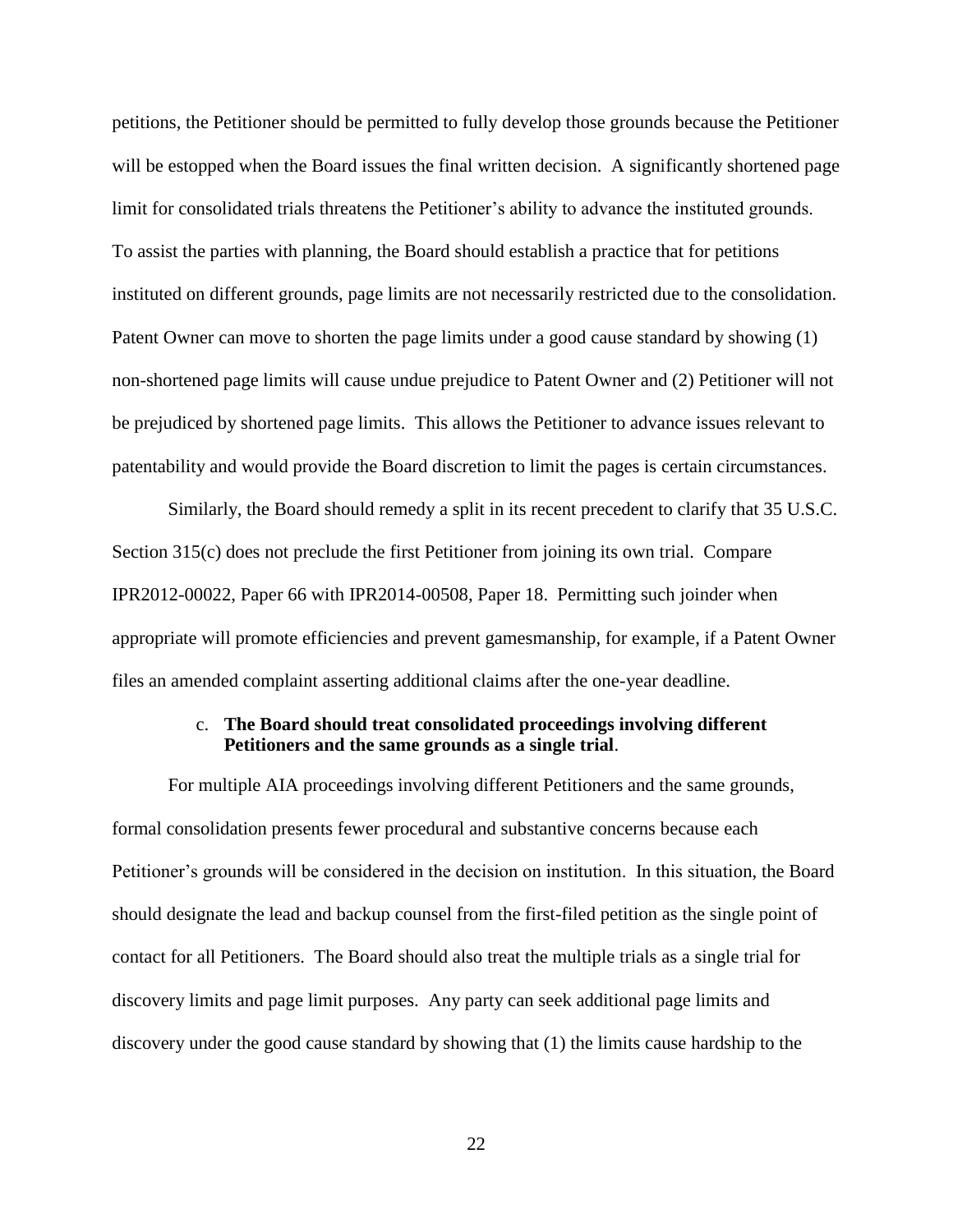moving party and (2) increasing the limits will not cause undue hardship to the non-moving party.

13. **Under what circumstances, if any, should a petition for an AIA trial be rejected because the same or substantially the same prior art or arguments previously were presented to the USPTO in a different petition for an AIA trial, in a reexamination proceeding or in a reissue?**

### a. **The Board should treat each petition independently and apply its existing procedures to guard against abuses and inefficiencies**.

As explained in connection with Question 8, multiple parties may file substantially identical petitions on the same patent. This situation typically happens when a Patent Owner sues multiple parties, and those parties want to retain the right to challenge the patent in the case that the original Petitioner settles with the Patent Owner. The Board's existing procedures adequately deal with this situation. The current procedures prevent harassment of Patent Owners while providing Petitioners with the right to present an invalidity case.

The purpose of AIA trials is to invalidate patents that were improperly granted. If a Petitioner can show that its challenge has a reasonable likelihood of success (or more likely than not for PGRs), then the petition should be granted. If the Petitioner is repeating previouslyrejected arguments, the Board's current procedures enable it to efficiently reject those arguments. And if a subsequent Petitioner relies on the same prior art but articulates new arguments, then the Board should consider the newly proposed grounds and not simply reject it under 35 U.S.C. Section 325(d) as they did in IPR2013-00506, Paper 9. If multiple Petitioners are submitting duplicative arguments in multiple AIA proceedings, then the Board has procedures in place for joinder. These procedures protect against abuses and inefficiencies.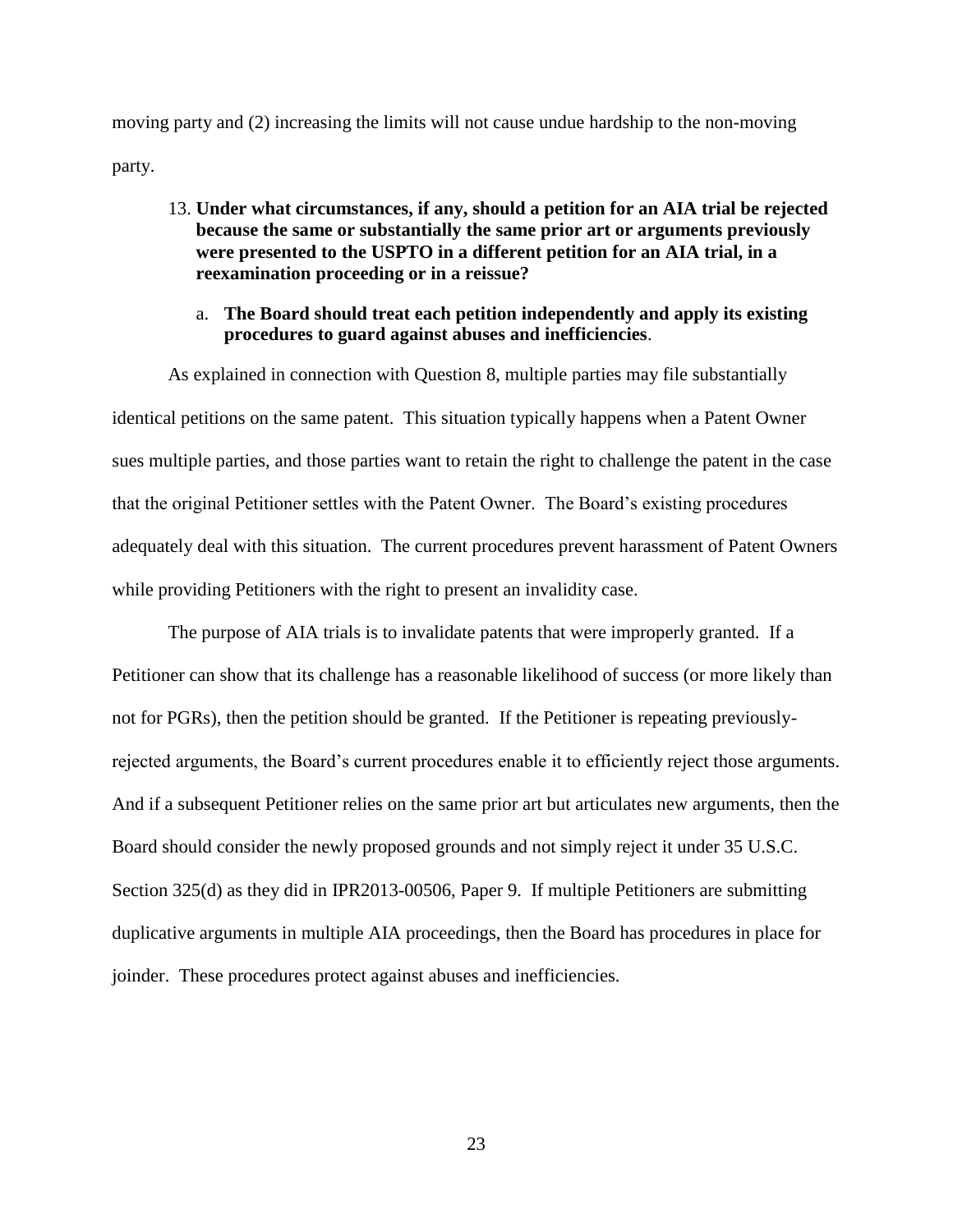### 14. **What circumstances should constitute a finding of good cause to extend the 1 year period for the Board to issue a final determination in an AIA trial?**

#### a. **The Board should continue to strive for completion of each trial in one year**.

The Board's current focus on completing trials within the one-year period has been a major driver of the widespread adoption of the AIA procedures. The Board should continue this focus and strive to complete every trial within one year.

One of the significant efficiency benefits of AIA trials is the early resolution of validity issues and the reduction of overlapping district court activity. Because the majority of AIA trials have corresponding district court litigation, any extension of the one-year period could impact the district court litigation. Courts have cited the one-year period as a reason for granting stays of district court litigation. Any regular extension of the one-year period could reduce the willingness of district courts to grant stays pending an AIA trial outcome. District courts, for example, often cited the lengthy pendency of pre-AIA *inter partes* reexams as a reason for denying stays. Accordingly, in the cases where district court litigation is co-pending, extensions should rarely be granted. And even in cases where no litigation is pending, underlying disputes very likely exist. These disputes typically benefit from speedy resolution.

## 15. **Under what circumstances, if any, should live testimony be permitted at the oral hearing?**

#### a. **Live testimony is rarely needed in an AIA trial**.

The Board's current procedures strike a balance between efficiency and the need for live testimony. Live testimony is rarely needed in an AIA trial because all facts are developed on the written record. Live fact witnesses that are restricted to repeating facts already in the record will add little to an AIA trial beyond additional costs.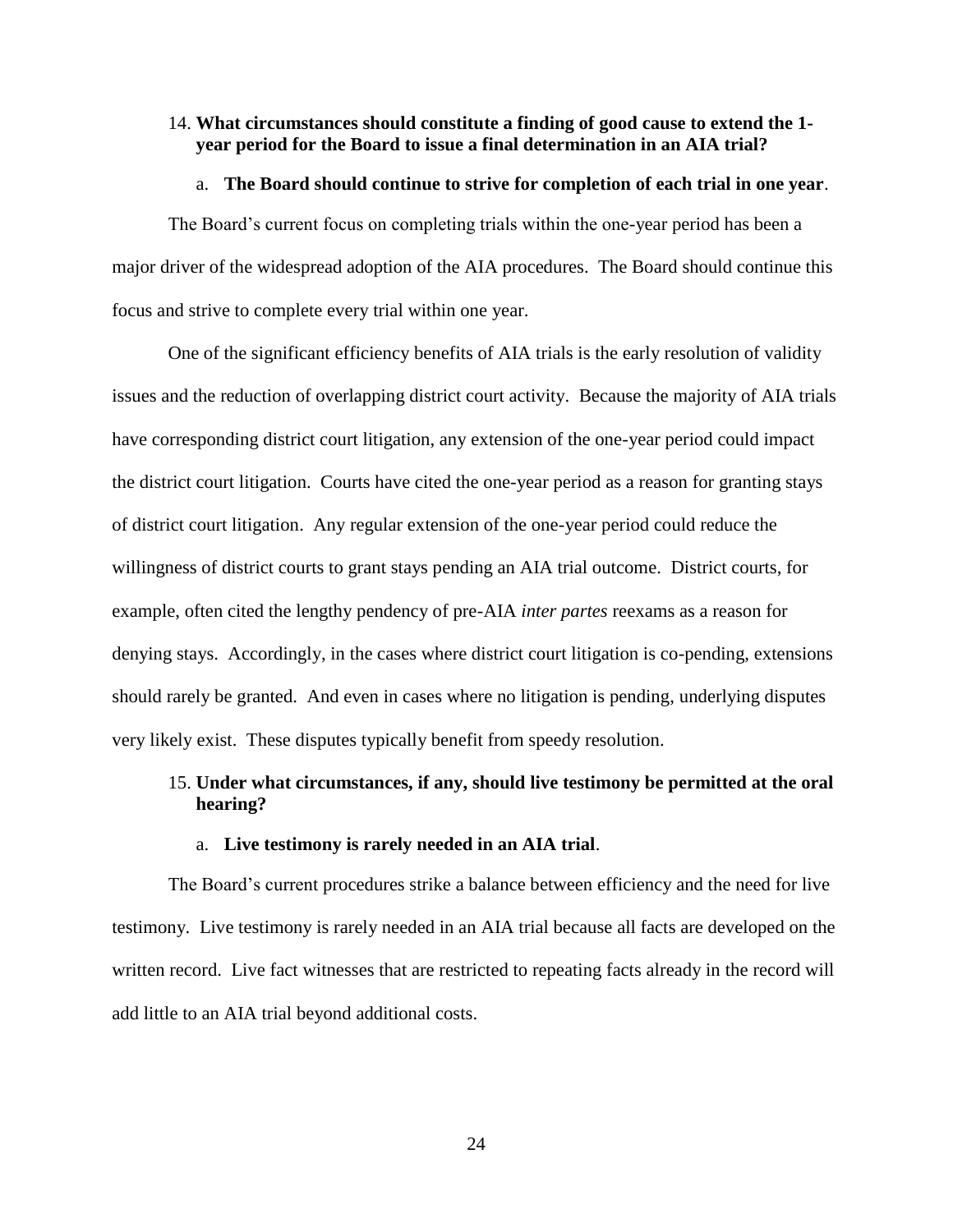AIA proceedings have been appropriately structured so that the Board's determination of patentability of the challenged claims can occur without the evaluation of the credibility of fact witnesses by live testimony. Therefore live testimony will rarely be needed for this evaluation.

Expanding the use of live testimony would raise procedural and evidentiary issues. Because witness testimony has already been entered into the trial record and relied upon by the sponsoring party and cross examination has occurred, the nature and content of the additional live testimony would have to be determined by the parties (or the Board). The presentation of evidence by the live witness might or might not be probative of a particular issue and could unduly highlight a witness's personality in the proceeding, while not furthering the Board's primary task of evaluating the probity of the evidence before the Board.

#### 16. **What changes, if any, should be made to the format of the oral hearing?**

#### a. **The Board should not change the format of the oral hearing**.

The current format of the oral hearing is appropriate because it is efficient and prevents gamesmanship sometimes associated with district court trials. Unlike district court trials, all facts and arguments relevant to an AIA trial must be submitted by written document—meaning that new facts cannot and should not come out during the AIA hearing. The purpose of the oral hearing is to permit the parties to draw attention to particular facts and arguments in the record. The current hearing format allows the Board to question attorneys on key facts and arguments in the written record.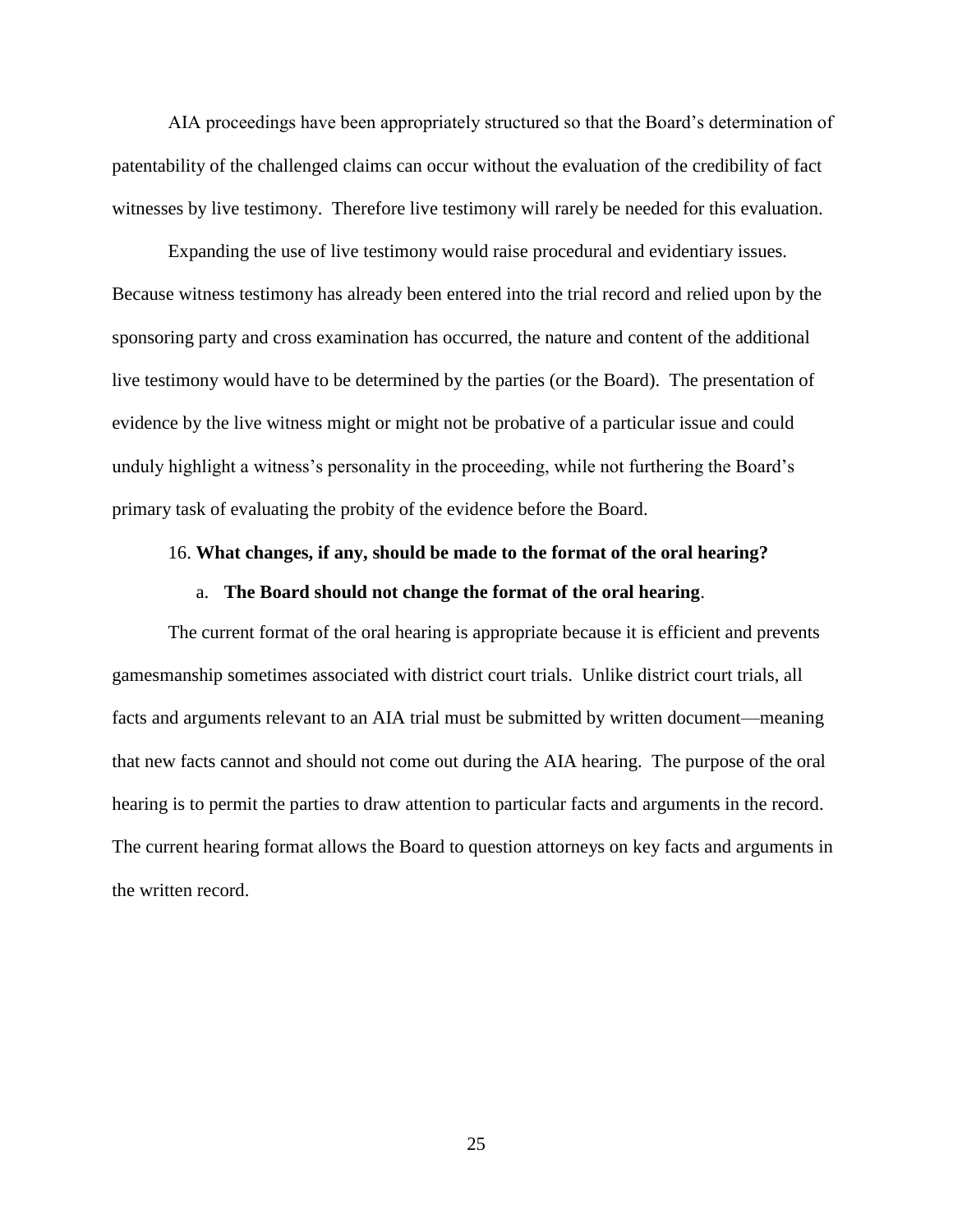17. **What other changes can and should be made in AIA trial proceedings? For example, should changes be made to the Board's approach to instituting petitions, page limits, or request for rehearing practice?**

### a. **The Board should consider making Preliminary Responses mandatory with certain disclosure requirements**.

The Board should consider making Preliminary Responses mandatory and require the Patent Owner to provide certain information, *e.g.* proposed claim construction and antedating facts. Making certain disclosures mandatory does not increase the burden on the Patent Owner. Rather, making early disclosures mandatory merely shifts the Patent Owner's current obligations to an earlier phase of the process so the entire process can unfold efficiently.

Many practitioners currently counsel Patent Owners against providing a Preliminary Response. Thus, the Board and the Petitioner lose the opportunity to learn important information earlier in the proceeding.

First, the Patent Owner should be required to advance its proposed claim construction positions in the Preliminary Response or state its position that no terms require construction. Currently, the Board is forced to institute based solely on the Petitioner's claim construction arguments. The Board should have the benefit of both parties' arguments in order to help it reach the broadest reasonable interpretation of the claims. Mandatory disclosure in the Preliminary Response adds no additional burden to the Patent Owner. It merely shifts the Patent Owner's obligations from the Patent Owner response to the Preliminary Response in a manner that benefits the timely consideration of the issues by the Board.

One area that will be made more efficient by this change is the construction of means terms. In many cases involving 112(f), the Board has made tentative constructions and ordered the Patent Owner to address the tentative constructions in its Response – with final constructions to be included in the final written decision. By requiring the Patent Owner to address claim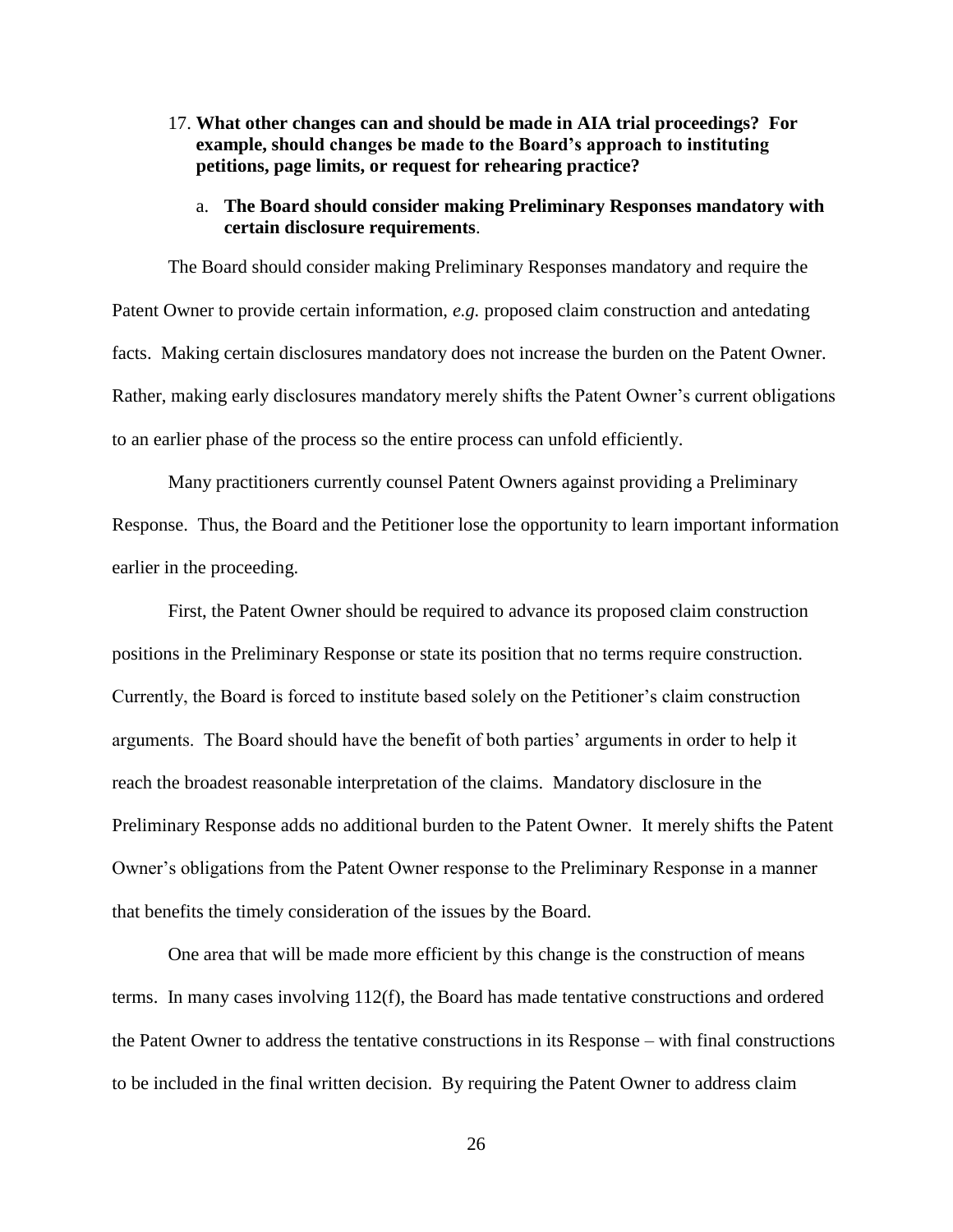construction in the Preliminary Response, the Board and the parties have the ability to address all types of construction issues in an informed way from the earliest stages of the process.

Second, for any Patent Owner attempting to antedate a reference, the Patent Owner should be required to state whether there will be antedating references and, perhaps be required to provide the earliest priority date for each challenged claim and the dates of conception and actual reduction to practice. By providing this information early in a proceeding, Patent Owners promptly place Petitioners on notice about an important aspect of the proceeding which was unknowable when the petition was filed and otherwise would be unknown until much later in the proceeding. This early notice, which would come within 90 days of Petitioners' filing a petition, provides Petitioners with the opportunity to timely address the information, potentially with supplemental evidence. Otherwise, Petitioners may not know about the Patent Owner's antedating strategy until the Patent Owner Response, which would be filed nine months after the petition was filed. This early notice will also help the Board address redundancy issues that arise during selection of grounds on which to institute.

### b. **The Board should move any action on redundancy to after institution of a post-issuance review**.

The Board's current application of the redundancy argument is inappropriate and exposes Petitioners to great risk. Petitioners pay a fee and are given a limited number of pages to challenge a patent. All arguments that Petitioners present within those pages should be given full consideration. Nothing in the statutory language or congressional record suggests that Congress intended the Board to refuse to consider legitimate invalidity challenges at the pre-institution stage.

A more appropriate solution to handling potentially redundant invalidity arguments is to move any action on redundancy to post institution. The Board should institute on all appropriate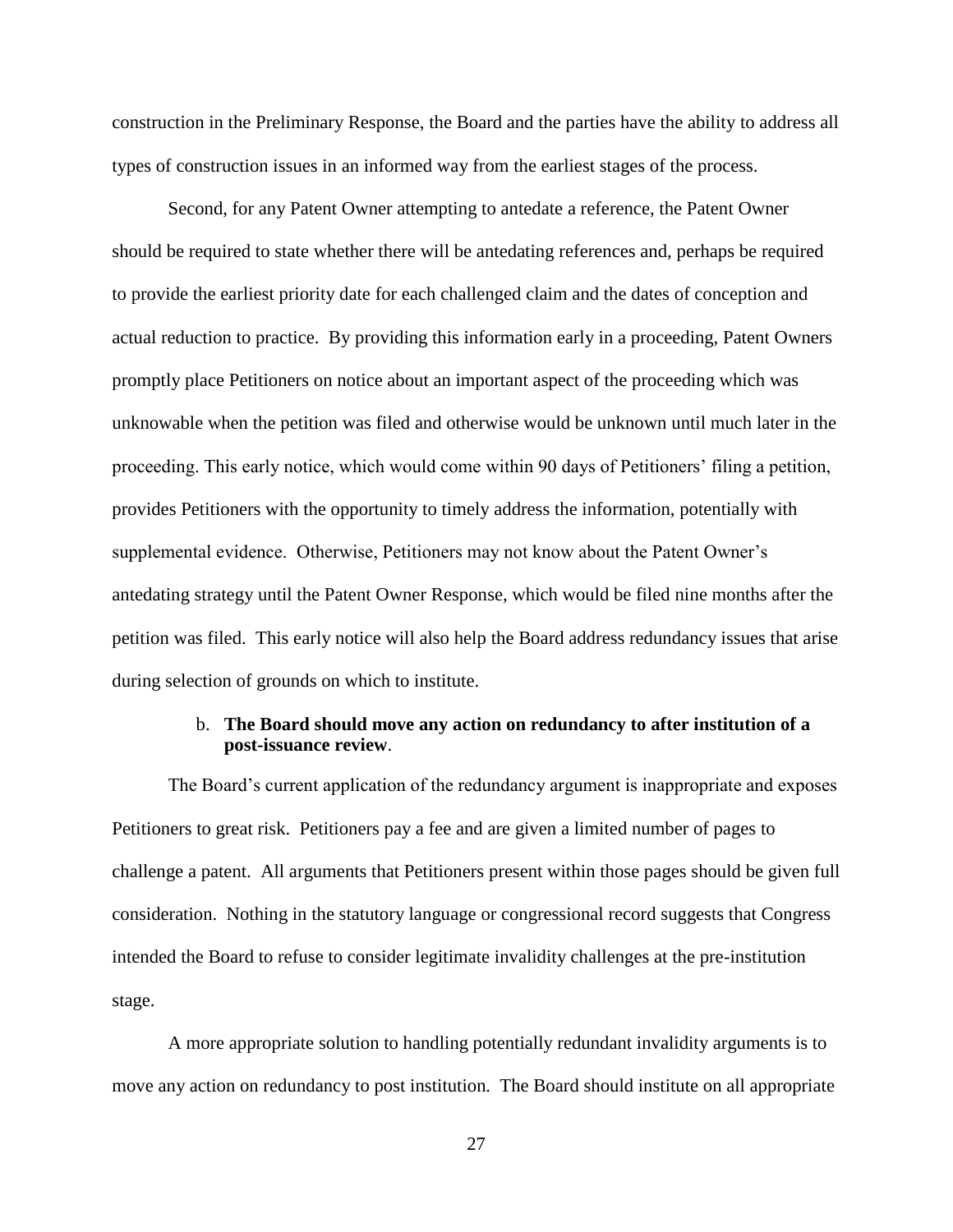grounds and then require the Petitioner to select a representative ground or grounds on which to move forward. Once the Patent Owner has filed its Patent Owner Response, the Petitioner can intelligently select the non-redundant grounds that it wants to pursue. Further, after the Patent Owner has presented its defenses, the Petitioner can articulate to the Board why a particular ground is not redundant.

But under the current procedure, the Petitioner must select grounds without any visibility into the Patent Owner's claim construction positions or even the Patent Owner's conception and reduction-to-practice dates. By forcing the Petitioner to select blindly from multiple grounds, the Board puts the Petitioner at an unnecessary disadvantage.

### c. **The Board should continue its practice of issuing final decisions despite settlement**.

The Board's current practice of issuing final decisions in particular cases despite settlement should continue. If the Board has done the work to issue the final decision, the public benefits from that final decision. Issuing the decision has few public-policy drawbacks, because the parties can finalize settlement earlier in the AIA trial before the Board has had the opportunity to form its opinion.

### d. **The Board should establish a common timeline for exchanging demonstratives and objections**.

Prior to the oral hearing, the Board should establish a timeline for exchanging demonstratives and objections. Under current procedures, demonstratives are exchanged too close to the hearing to permit parties to remedy the objectionable material. Parties are forced to raise their objections during the hearing.

At a minimum, the timeline should provide enough time for the parties to revise demonstratives in light of the objections. And preferably, the timeline should provide enough